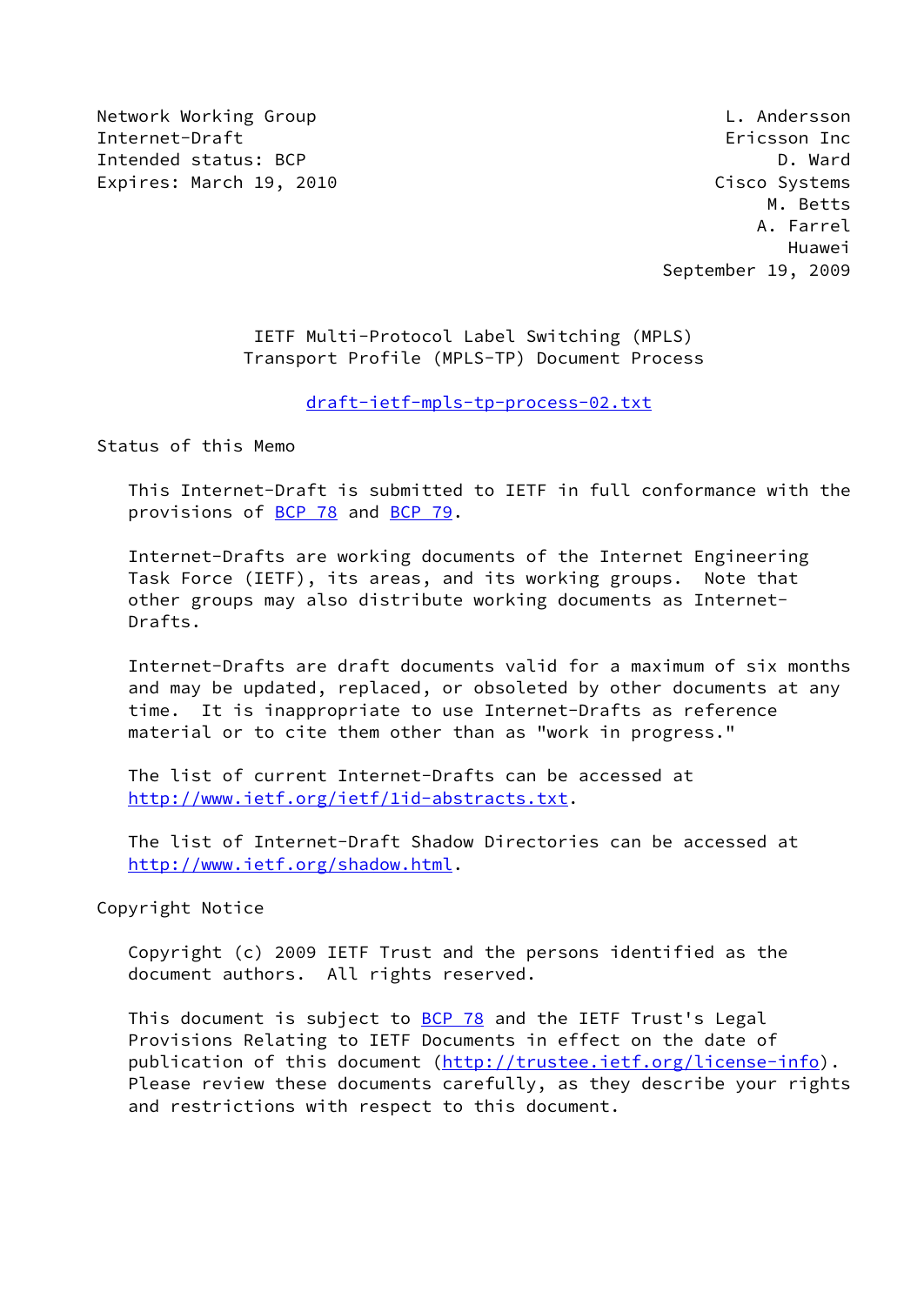Internet-Draft MPLS-TP Document Process September 2009

#### Abstract

 The decision to develop a Multiprotocol Label Switching (MPLS) Transport Profile (MPLS-TP) in cooperation between the IETF and the ITU-T is document in RFC  $5317$  as the decision of the Joint Working Team on MPLS-TP.

 This document provides additional detail of the processes for the development of IETF RFCs on MPLS-TP. It provides an adaptation of the IETF working group process; identifies the expected participation in the process by the ITU-T; and clarifies the rules and conventions regarding MPLS-TP documents.

 This document doe not specify any ITU-T process; ITU-T activities will be done according to ITU-T process/rules.

 This document does not specify or modify the normal IETF working group process. It is limited to the specific adaptations of that process to facilitate the cooperation agreement between the IETF and the ITU-T on MPLS-TP, and to ensure a good and consistent document review across the two organizations.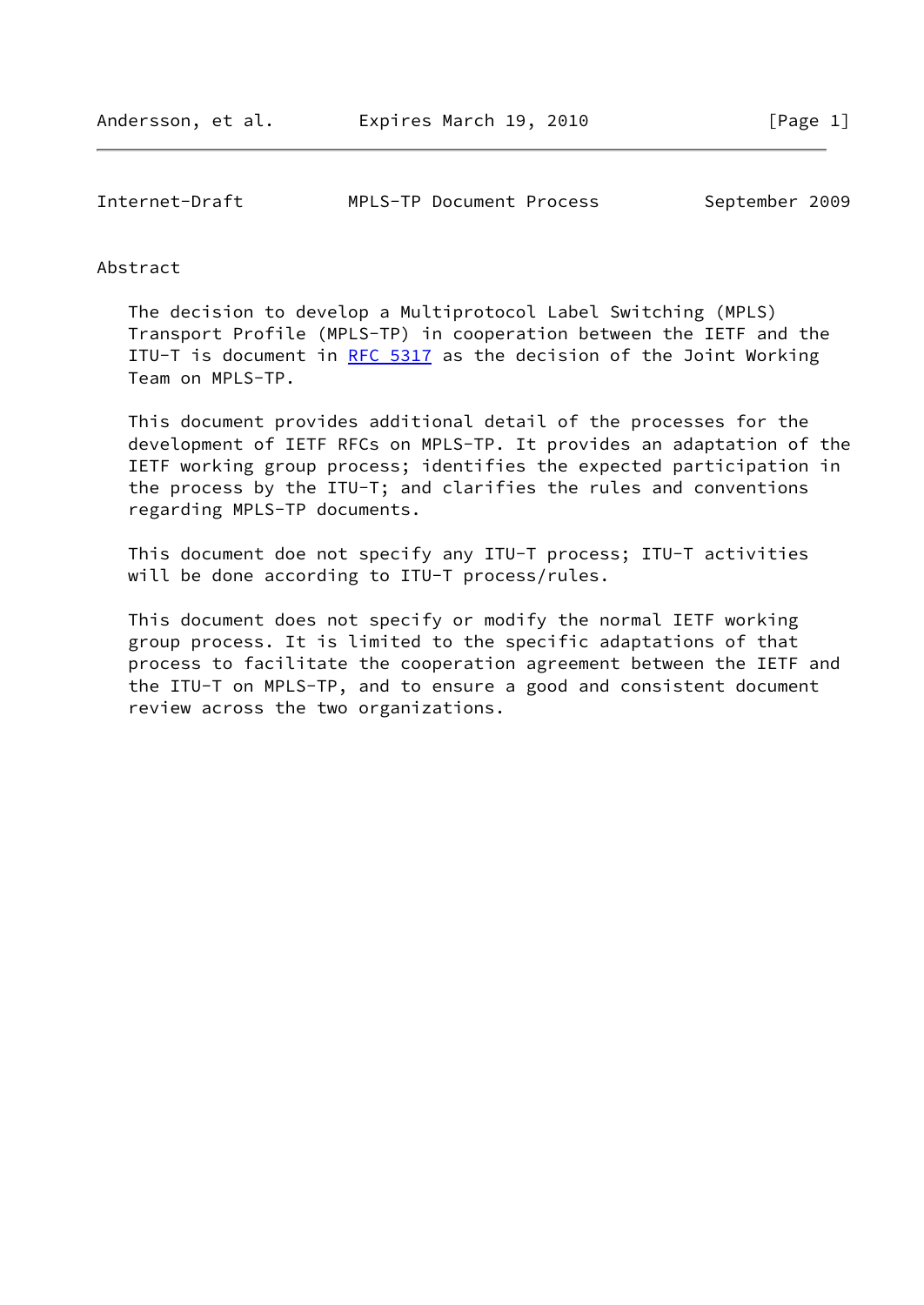Andersson, et al. **Expires March 19, 2010**[Page 2]

| Internet-Draft |
|----------------|
|----------------|

MPLS-TP Document Process September 2009

# Table of Contents

| 1.1.1. IETF Terms and Abbreviations  4                    |  |
|-----------------------------------------------------------|--|
| 1.1.2. ITU-T Terms and Abbreviations  6                   |  |
| 1.2. Purpose and Intent of Cooperation on MPLS-TP $6$     |  |
| 2. Adaptation of the IETF Working Group Process  8        |  |
|                                                           |  |
| 2.2. Communications with the ITU-T  9                     |  |
| 2.3. Adapted IETF Working Group Process  9                |  |
|                                                           |  |
| 2.3.2. The IETF MPLS-TP Process  11                       |  |
| 2.4. Naming Conventions for MPLS-TP Documents  16         |  |
| 3. Expectations on ITU-T Participation in the Process  16 |  |
|                                                           |  |
| 3.2. Working Group Document Review  17                    |  |
| 3.3. Working Group Last Call and Document Approval  18    |  |
|                                                           |  |
| 4. Guidelines For MPLS-TP work in the ITU-T  20           |  |
|                                                           |  |
|                                                           |  |
|                                                           |  |
|                                                           |  |
|                                                           |  |
|                                                           |  |
|                                                           |  |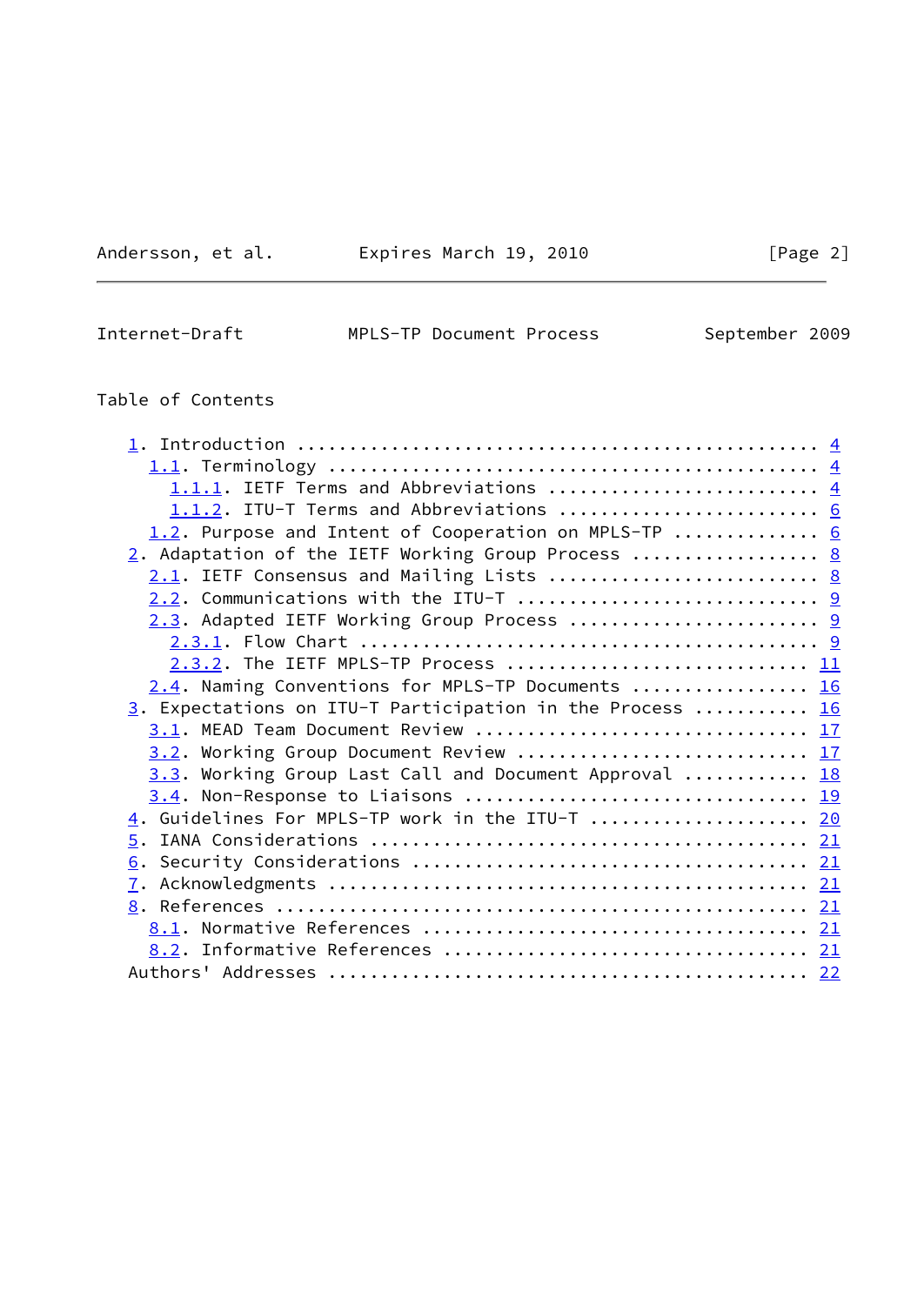Andersson, et al. Expires March 19, 2010 [Page 3]

<span id="page-3-1"></span>Internet-Draft MPLS-TP Document Process September 2009

# <span id="page-3-0"></span>[1](#page-3-0). Introduction

 The IETF and ITU-T have entered into an agreement to develop the Multiprotocol Label Switching (MPLS) Transport Profile (MPLS-TP). This agreement is known as the Joint Working Team on MPLS-TP (JWT) Agreement and is documented in  $[REC5317]$ . The agreement states that MPLS-TP will be documented in IETF RFCs, and assumes that there will be close cooperation with the ITU-T in reviewing these RFCs.

 This document provides additional detail of the processes for the development of IETF RFCs on MPLS-TP as follows.

- o It Provides an adaptation of the IETF working group process, with respect to the how the IETF will take input from the ITU-T on MPLS-TP topics.
- o It identifies the expected participation by the ITU-T in the document development process, noting that the ITU-T has committed to responding promptly to IETF working group last calls in a way that may require the ITU-T to develop responses via correspondence.
- o It clarifies the rules regarding MPLS-TP documents.

 This document does not specify or modify the normal IETF working group process. It is limited to the specific adaptations of that process to facilitate the cooperation agreement between the IETF and the ITU-T on MPLS-TP, and to ensure a good and consistent document review across the two organizations.

The key words "MUST", "MUST NOT", "REQUIRED", "SHALL", "SHALL NOT",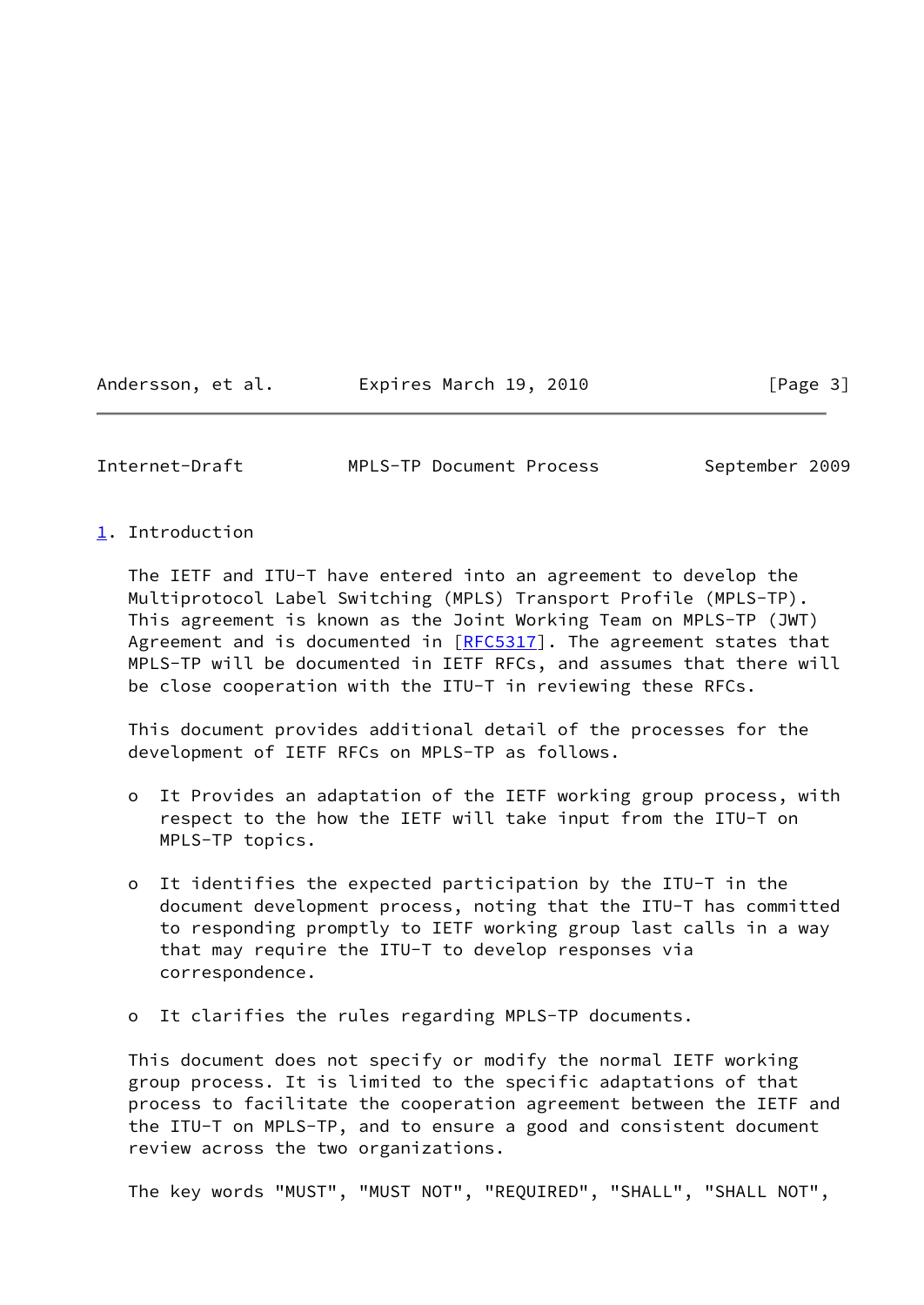"SHOULD", "SHOULD NOT", "RECOMMENDED", "MAY", and "OPTIONAL" in this document are to be interpreted as described in [RFC 2119 \[RFC2119](https://datatracker.ietf.org/doc/pdf/rfc2119)]. Although this document is not a protocol specification, this language is used for clarity and decisiveness.

<span id="page-4-0"></span>[1.1](#page-4-0). Terminology

 This section includes a number of terms and abbreviations that are used in this document. The section is split into two subsection: IETF terms and ITU-T terms.

<span id="page-4-1"></span>[1.1.1](#page-4-1). IETF Terms and Abbreviations

 o JWT - Joint Working Team, a team with participants with experience from standards development in the IETF and the ITU-T.

Note: The JWT is not part of either the IETF or ITU-T, but a group

| Andersson, et al. | Expires March 19, 2010 | [Page 4] |
|-------------------|------------------------|----------|
|-------------------|------------------------|----------|

Internet-Draft MPLS-TP Document Process September 2009

 that has been set up to facilitate cooperation on MPLS-TP between the two organizations.

- o JWT decision A set of recommendations on the procedural approach to the development of MPLS-TP made by the JWT and documented in [[RFC5317\]](https://datatracker.ietf.org/doc/pdf/rfc5317).
- o JWT agreement The agreement between IETF and ITU-T based on the JWT decision to jointly develop MPLS-TP according IETF processes.
- o JWT documents The set of documents envisioned in the JWT decision [\[RFC5317](https://datatracker.ietf.org/doc/pdf/rfc5317)].
- o MEAD team MPLS Interoperability Design Team, a temporary team with participants with experience from standards development for MPLS and transport networks. The MEAD team is chartered to coordinate the development of MPLS-TP within the IETF and to coordinate the MPLS-TP cooperation with the ITU-T.
- o MPLS-TP documents The following sets of documents are counted as MPLS-TP documents:
	- \* Internet-Drafts that are coordinated by the MEAD team.
	- \* Individual Internet-Drafts that addresses the MPLS-TP problem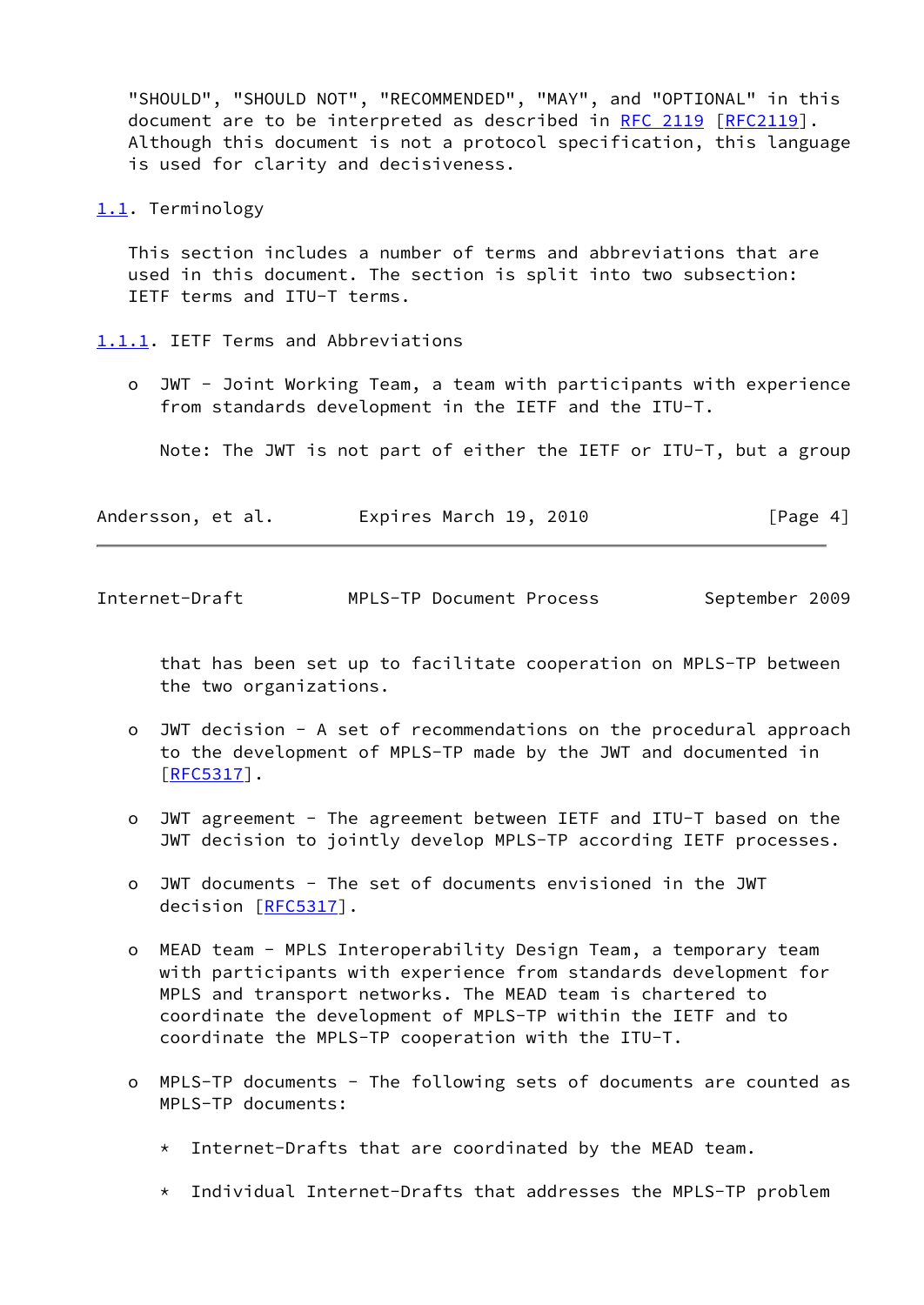space.

- \* Working group Internet-Drafts that addresses the MPLS-TP problem space.
- $*$  Internet-Drafts that are considered for publication as RFCs by the IESG and that addresses the MPLS-TP problem space.
- $*$  Internet-Drafts that are approved for publication as RFCs by the IESG and that addresses the MPLS-TP problem space.
- \* Published RFCs that addresses the MPLS-TP problem space.
- \* ITU-T Recommendations and draft Recommendations in various stages of development that address the MPLS-TP problem space.

 Documents that originate from the IRTF RFC stream are NOT considered as MPLS-TP documents.

 o MPLS-TP mailing list - An IETF mailing list (mpls-tp@ietf.org) established specifically for the discussion of MPLS-TP issues within the IETF. The MPLS-TP list is the mailing list that is used decide consensus on MPLS-TP issues. This is an open mailing list

| Andersson, et al. | Expires March 19, 2010 |  | [Page 5] |
|-------------------|------------------------|--|----------|
|-------------------|------------------------|--|----------|

<span id="page-5-0"></span>Internet-Draft MPLS-TP Document Process September 2009

with publicly available archives.

- o MPLS-TP responsible working group chair An IETF MPLS working group chair assigned responsibility for the IETF MPLS-TP effort by the IETF Routing Area Directors.
- o MPLS-TP responsible AD An IETF Routing Area Director with management responsibility for the MPLS-TP effort.
- o IETF liaison to the ITU-T on MPLS An individual assigned responsibility by the IAB for managing the liaison relationship to the ITU-T in regard of all issues concerning MPLS, including MPLS-TP.
- o Contribution Within the IETF, a contribution is any submission to the IETF intended by the Contributor for publication as all or part of an Internet-Draft or RFC, and any statement made within the context of an IETF activity. Such statements include oral statements in IETF sessions as well as written and electronic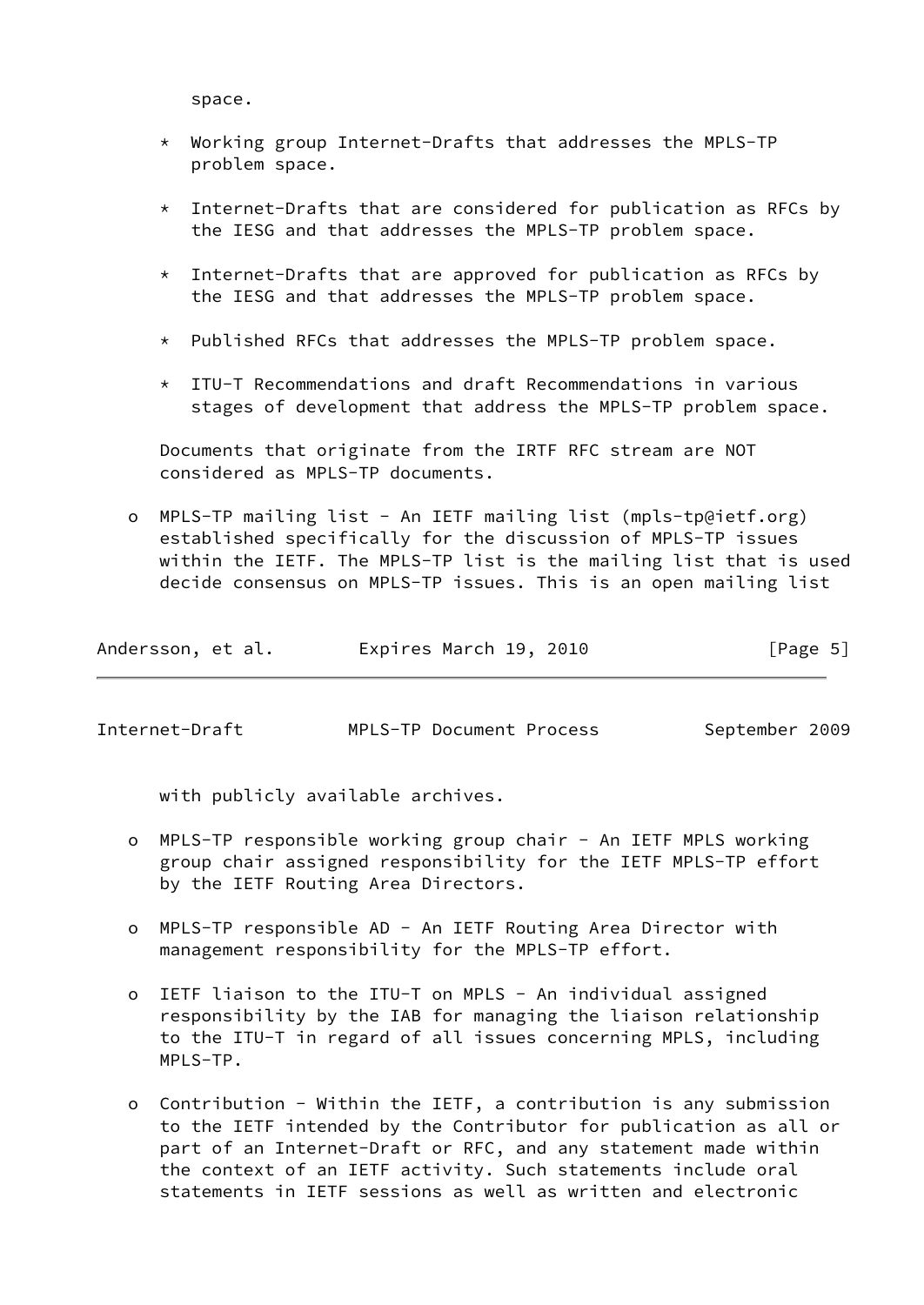communications. For more information on the IETF definition of a contribution see [\[RFC5378](https://datatracker.ietf.org/doc/pdf/rfc5378)].

<span id="page-6-0"></span>[1.1.2](#page-6-0). ITU-T Terms and Abbreviations

- o Ad Hoc Team on MPLS-TP (ahtmplstp) A team established by Study Group 15 of the ITU-T to coordinate the work on MPLS-TP within the ITU-T and to act as a focal point for communication with the IETF about MPLS-TP.
- o Ad Hoc Team on MPLS-TP mailing list An ITU-T mail exploder (ahmpls-tp@lists.itu.int) established specifically for the discussion and coordination of the MPLS-TP effort within the ITU-T.
- o Contribution Within the ITU-T, a contribution is a document that is submitted to the ITU-T to advance work on the development of a Recommendation or to propose the development of a new Recommendation.
- o Recommendation A Recommendation is an ITU-T standards document.

<span id="page-6-1"></span>[1.2](#page-6-1). Purpose and Intent of Cooperation on MPLS-TP

 The purpose and objectives of the development activity on MPLS-TP is described in [\[RFC5317](https://datatracker.ietf.org/doc/pdf/rfc5317)]. The JWT decision includes the recognition that the design authority for MPLS (including MPLS-TP) is the IETF. At the same time, the JWT decision recognises the role of the ITU-T in providing input (especially input to the requirements statements)

| Andersson, et al. | Expires March 19, 2010 | [Page 6] |
|-------------------|------------------------|----------|
|-------------------|------------------------|----------|

Internet-Draft MPLS-TP Document Process September 2009

 to the development process for MPLS-TP. There is also a clear statement of expectation that the ITU-T's opinions will be heard within the IETF and must be properly considered during the development of MPLS-TP documents.

 The development of standards for MPLS-TP is, therefore, carried out within the IETF according to IETF process and with strong input from the ITU-T. This input takes three forms (see also [Section 2.2](#page-8-2)):

o Active participation.

 All interested parties are encouraged to participate in the development of MPLS-TP standards within the IETF through the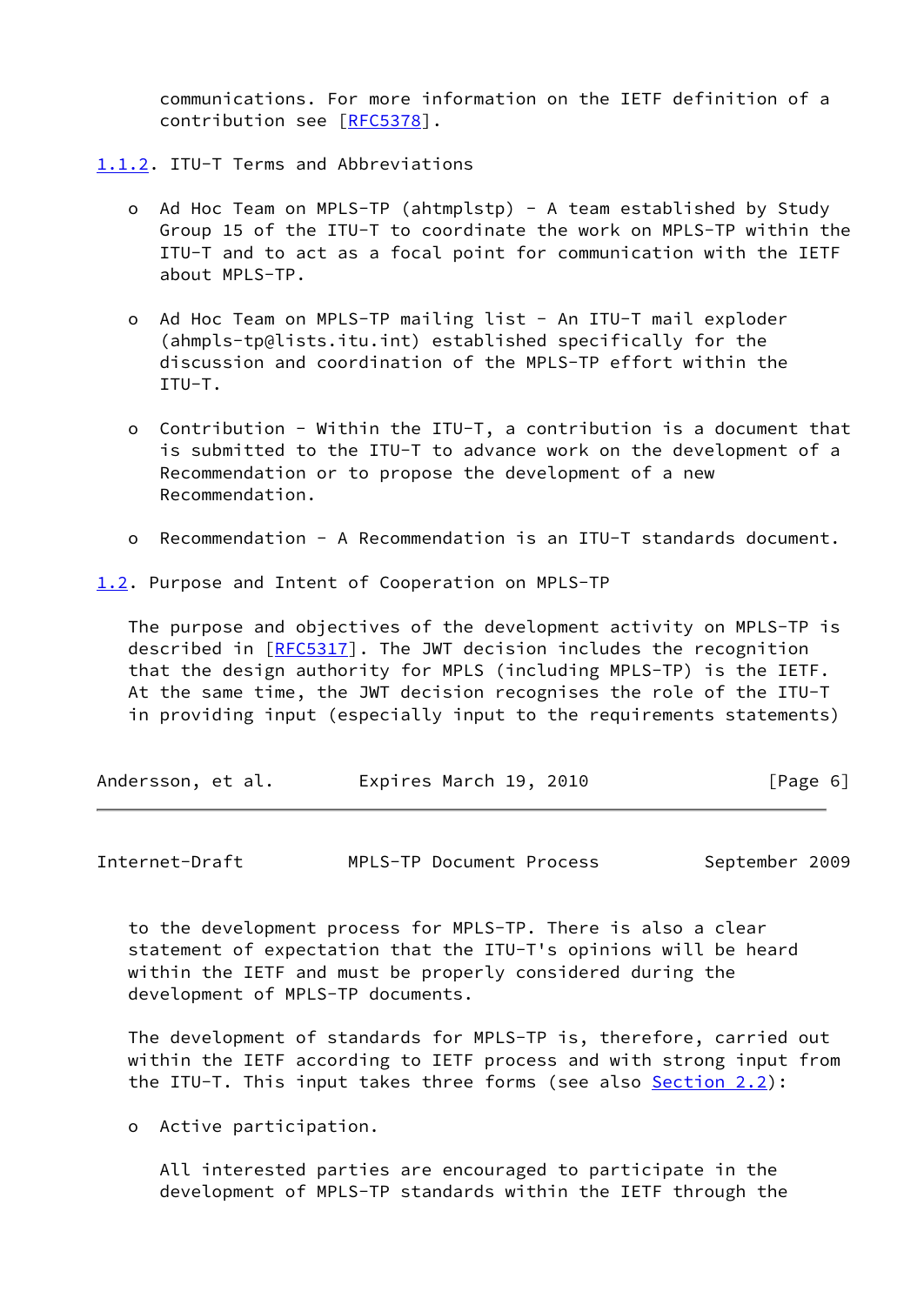normal IETF process. In short, this involves the generation and documentation of new ideas as Internet-Drafts, and the discussion of work in progress through the IETF mailing lists. The IETF is not a membership organisation, and the mailing lists are open.

o Informal communication.

 It is recognised that discussions about MPLS-TP will take place within the Questions and Study Groups of the ITU-T. In order to speed up the development process and ensure smooth communications, the ITU-T is requested to make informal (i.e., email) communications to the IETF whenever any issues or questions arise. Informal communication can be sent by any individual or rapporteur of a Question as an email to the MPLS-TP mailing list. The chairs of the ahtmplstp may also summarise discussions within the ITU-T (especially those on the ahtmplstp mailing list) and communicate them to the IETF via email.

o Formal communication.

The formal liaison process with the IETF is described in [\[RFC4052](https://datatracker.ietf.org/doc/pdf/rfc4052)] and  $[RFC4053]$  $[RFC4053]$ . The process will be used for ensuring that specific progress steps are check-pointed and recorded, and for making sure that appropriate responses are generated in a timely manner.

 The objective of cooperation between the IETF and ITU-T is to ensure full participation of interested parties to make sure that all opinions are heard with the intention of producing sound and stable MPLS-TP documentation. It is understood that the neither the IETF nor the ITU-T should be in a position to block the work of the other body within its areas of authority. In the context of this document, this means that the ITU-T must not block IETF work on MPLS-TP against the IETF consensus view.

Part of this process must be the understanding that all IETF

| Andersson, et al. | Expires March 19, 2010 | [Page 7] |
|-------------------|------------------------|----------|
|-------------------|------------------------|----------|

<span id="page-7-0"></span>Internet-Draft MPLS-TP Document Process September 2009

 documentation (including RFCs) can be revised or extended according to normal IETF procedures. Therefore, it is not a requirement that the first version of any RFC be perfect for all time (we do not need to "boil the ocean"); the initial aim of the work is to provide documentation of MPLS-TP as it is initially developed and deployed.

Fundamental to understanding the process described in the rest of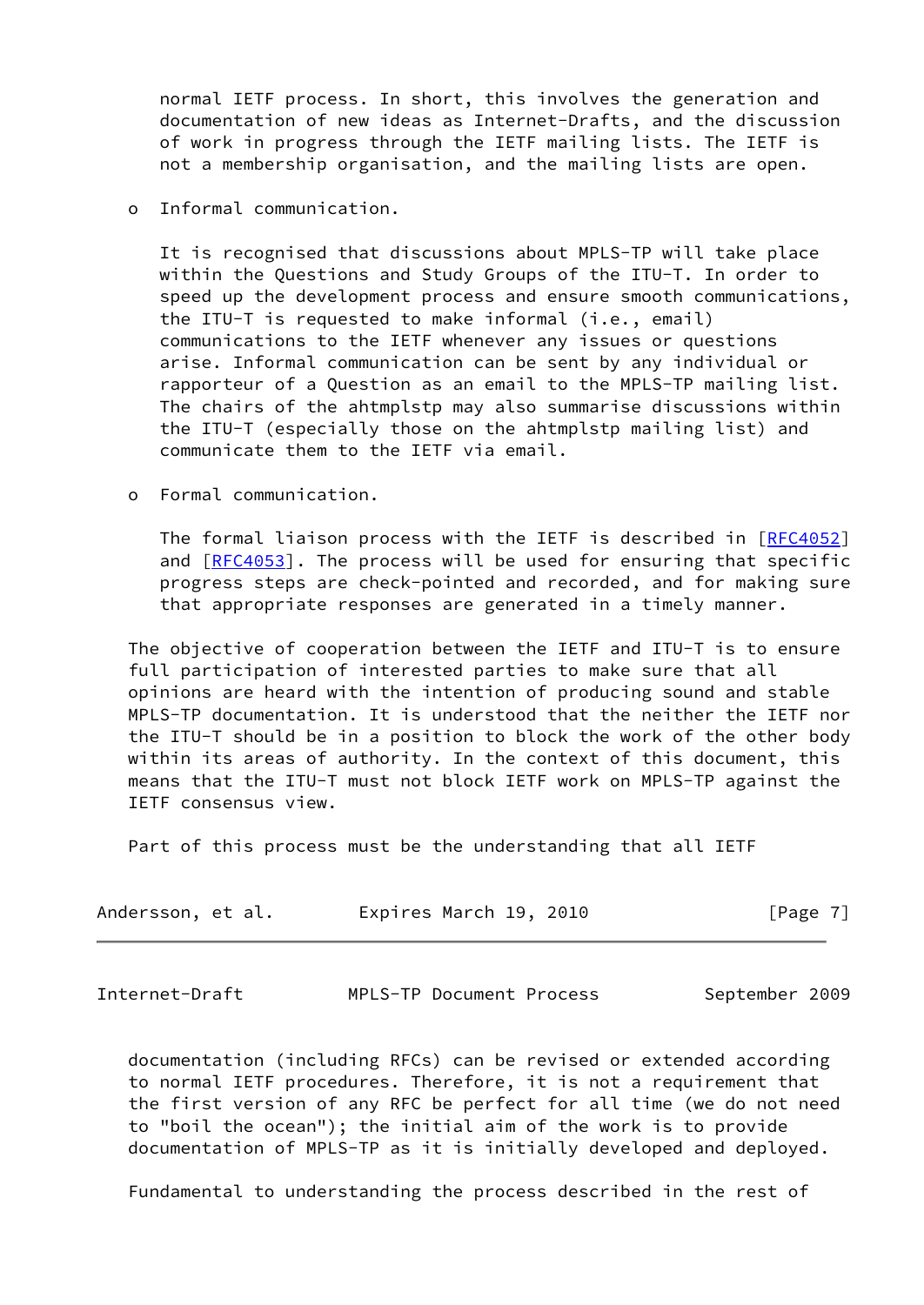this document and to participating in the MPLS-TP development process is a working knowledge of the procedures of the IETF. Readers needing clarification of the IETF procedures are invited to read [\[RFC2026](https://datatracker.ietf.org/doc/pdf/rfc2026)], [\[RFC4677](https://datatracker.ietf.org/doc/pdf/rfc4677)], and [\[RFC4929](https://datatracker.ietf.org/doc/pdf/rfc4929)]. Further clarification and guidance can be obtained from the MPLS-TP responsible working group chair, the MPLS- TP responsible AD, and the IETF liaison to the ITU-T on MPLS.

 The ITU-T may also develop Recommendations to document MPLS-TP. The JWT decision recognises that these Recommendations must not contain normative definitions of MPLS-TP (these are captured solely in IETF RFCs). Recommendations on MPLS-TP will be provided for review by the IETF to ensure conformance with the previous point and to verify that the material is consistent across MPLS-TP. The process for producing and reviewing Recommendations is out of scope for this document.

<span id="page-8-0"></span>[2](#page-8-0). Adaptation of the IETF Working Group Process

 The IETF working group processes as defined in [RFC 2026 \[RFC2026](https://datatracker.ietf.org/doc/pdf/rfc2026)] are adapted as described in this section solely for the purpose of the MPLS-TP work. These adaptations do not apply to any other topic or work within the IETF.

<span id="page-8-1"></span>[2.1](#page-8-1). IETF Consensus and Mailing Lists

 The IETF works according to a 'rough consensus' model, where working group chairs determine the consensus after discussions on the mailing lists. This is also applicable to the MPLS-TP work. The MPLS-TP mailing list exists to focus all IETF discussions on MPLS-TP and to avoid congesting other relevant working group mailing lists. All technical discussion on MPLS-TP SHOULD be directed to the MPLS-TP list, but other working group mailing lists SHOULD be notified when appropriate so that individuals can participate in the discussions on the MPLS-TP list.

 Consensus activities (such as a working group last call) MUST be started on an working group mailing list, but the MPLS-TP responsible working group chair MAY direct discussions to the MPLS-TP list and MAY direct that consensus will be judged on that list.

Andersson, et al. **Expires March 19, 2010** [Page 8]

<span id="page-8-3"></span>Internet-Draft MPLS-TP Document Process September 2009

<span id="page-8-2"></span>[2.2](#page-8-2). Communications with the ITU-T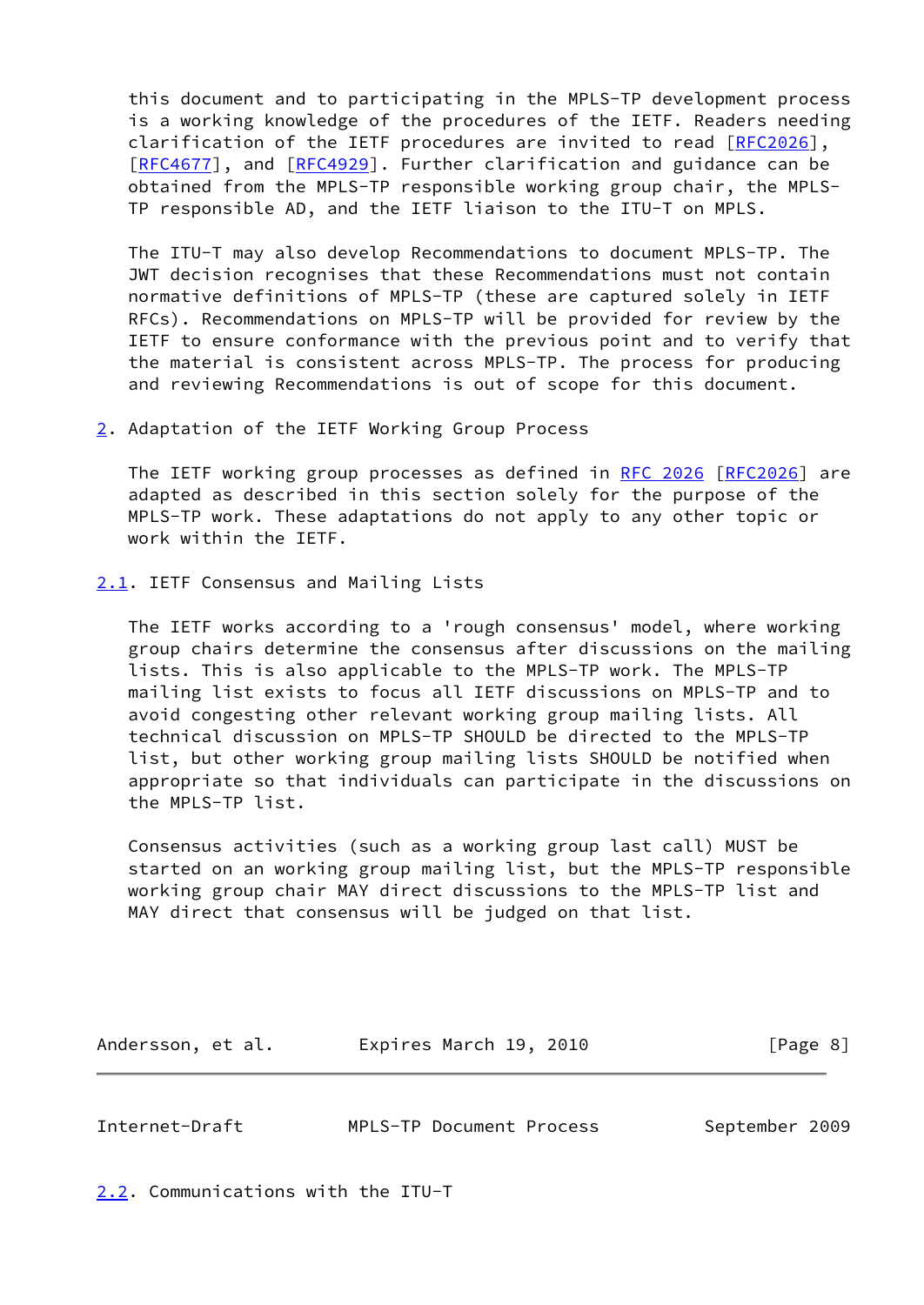A most important part of this process is the information exchange between the IETF and ITU-T. This information exchange consists of two equally important pieces.

o Informal information exchange

 This is done primarily by e-mail to the relevant mailing lists. Information sent to the ITU-T MUST be sent to the Ad Hoc MPLS-TP mailing list. Information sent to the IETF MUST be sent to the MPLS-TP mailing list.

o Formal information exchange

 In addition to the informal information exchange, a formal information exchange is accomplished by liaison correspondence between the two organisations. Exchange of liaisons makes it possible to follow the request/response exchange between the organisations in more detail, and to obtain an official view of each organisation's position on any topic.

<span id="page-9-0"></span>[2.3](#page-9-0). Adapted IETF Working Group Process

<span id="page-9-1"></span>[2.3.1](#page-9-1). Flow Chart

 The flow chart below describes the adaption of the working group process. The flow chart and the process as described in [Section 2.3.2](#page-11-0) are equally normative.

Andersson, et al. Expires March 19, 2010 [Page 9]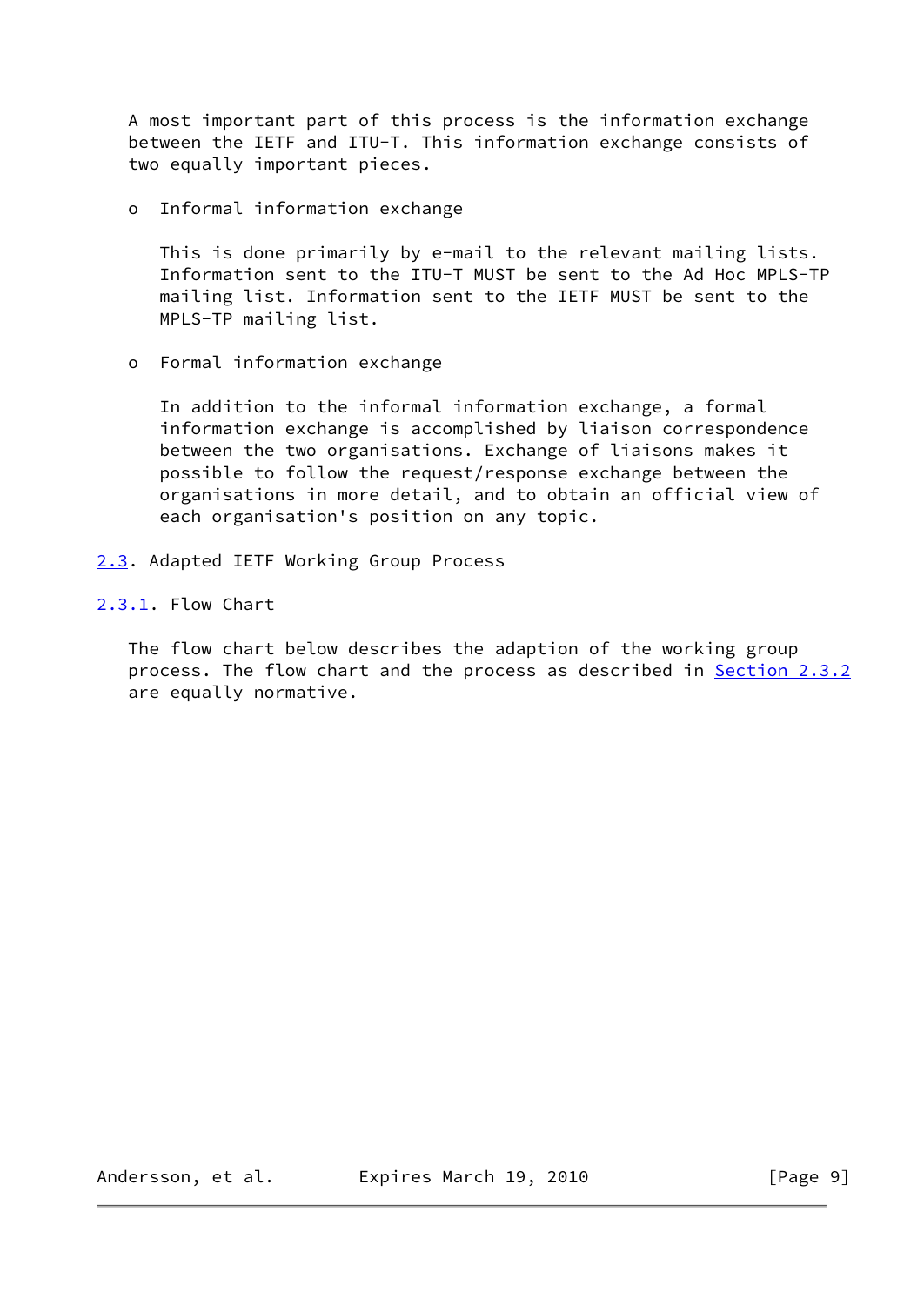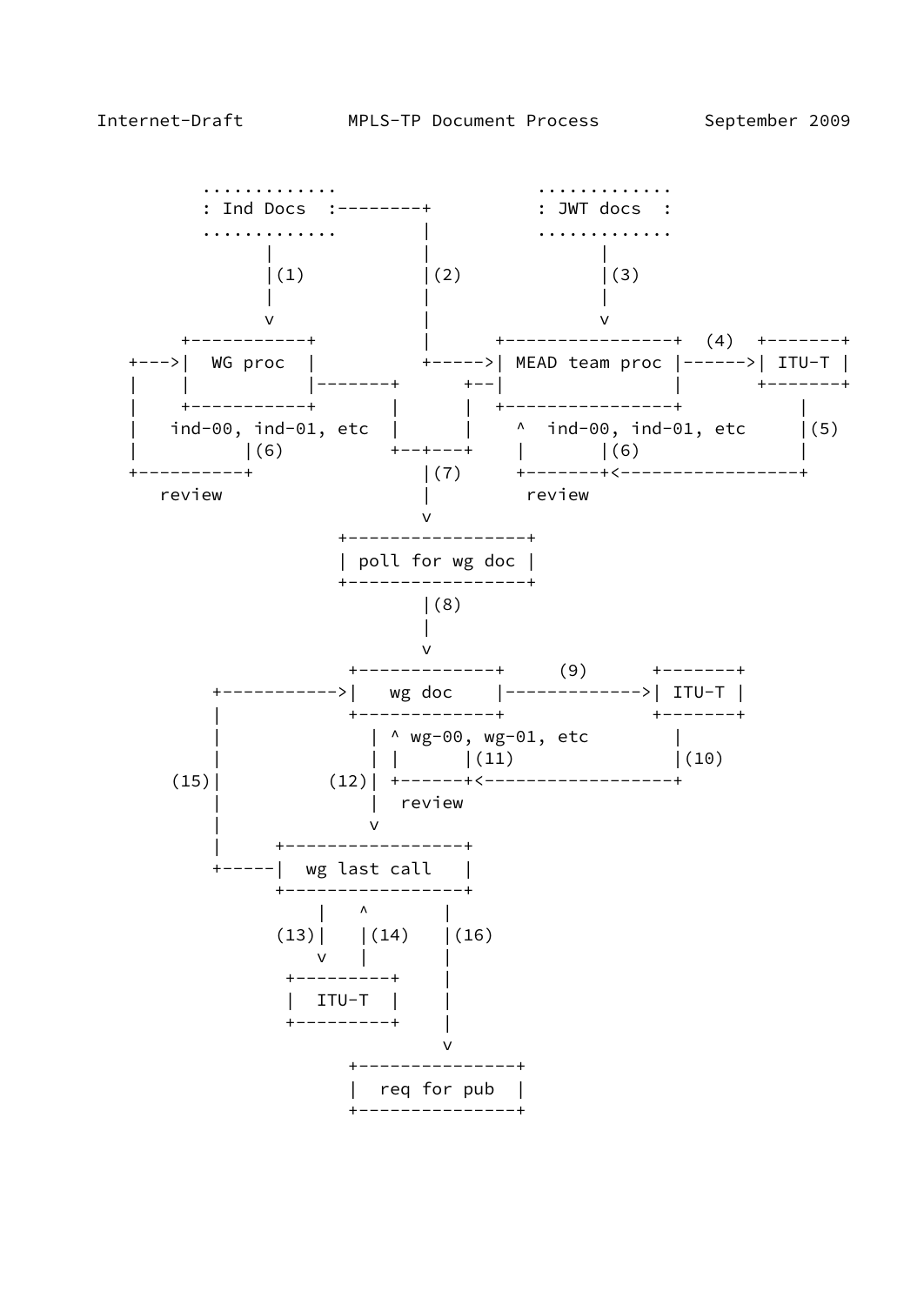#### <span id="page-11-1"></span>Internet-Draft MPLS-TP Document Process September 2009

### <span id="page-11-0"></span>[2.3.2](#page-11-0). The IETF MPLS-TP Process

 This section describes the development for MPLS-TP documents. It sets out the process that is illustrated by the flow chart in [Section](#page-9-1) [2.3.1](#page-9-1). The numbered arrows in the flow chart are described as numbered steps in the process in the list below.

 Individual MPLS-TP documents can take different paths through the this process. Although the different paths through the flow chart are given as options, it is always possible a particular MPLS-TP Internet-Draft to be adopted as a working group draft. This is done on the guidance of the MPLS-TP responsible working group chair and in cooperation with the relevant working group chairs and the document editors/authors.

#### 1. Independent Documents through Working Group Processing

 Internet-Drafts MAY be introduced by their authors to describe any aspect of MPLS-TP. This option (compare with step 2) results in the document being discussed and reviewed by the appropriate IETF working group as determined by the working group chairs. The normal IETF process will be applied, and the authors will revise the document (step 6) until it is adopted as a working group draft (see step 7).

 Any individual or group of individuals can create an Internet- Draft through this step.

2. Independent Documents through MEAD Team Coordination

 Internet-Drafts MAY be brought to the MEAD team or initiated by the MEAD team. The MEAD team is responsible for discussing, reviewing, and revising (step 6) the documents as independent drafts. The MEAD team will solicit input from the ITU-T (step 4) and will publicise the documents on the MPLS-TP mailing list to encourage input from the IETF community. Normal IETF design team process will apply until the document is adopted as a working group draft (see step 7).

 Any individual or group of individuals can create an Internet- Draft through this step. However, the MEAD team MAY decide that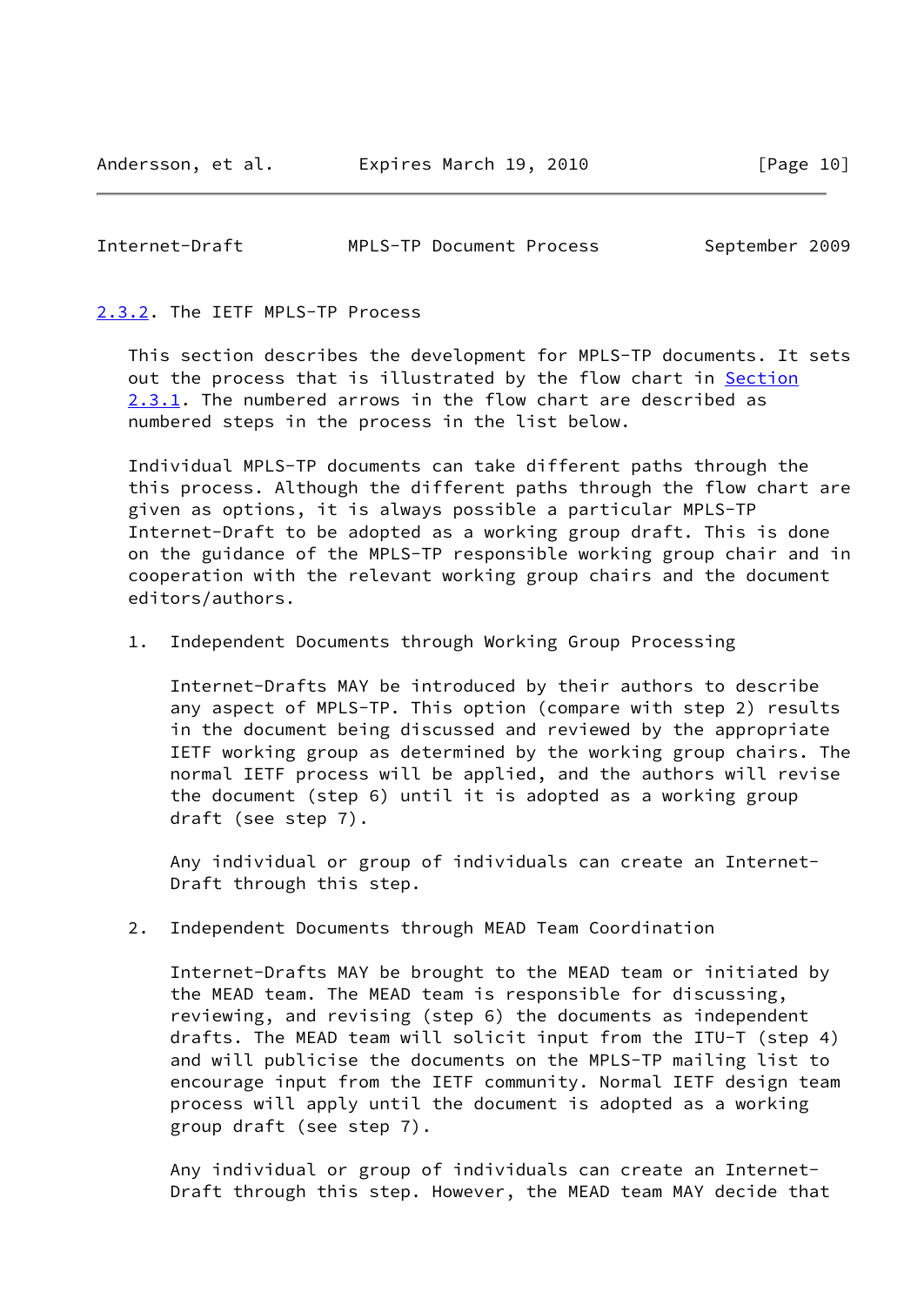it is unwilling to support the document. In this case, the authors MAY bring the document in following step 1.

3. Joint Working Team Originated Documents

 The JWT MAY initiate MPLS-TP documents, or request that the MEAD team create specific documents. The MEAD team MUST process these

| Andersson, et al. | Expires March 19, 2010 | [Page 11] |
|-------------------|------------------------|-----------|
|-------------------|------------------------|-----------|

Internet-Draft MPLS-TP Document Process September 2009

as independent submissions as described in step 2.

 [RFC5317] includes a list of JWT documents that MUST be considered by the MEAD team to be processed on this step, but the MEAD team MAY vary this list if, for example, it becomes more appropriate to split a single document into two or more, or if some new aspect of MPLS-TP needs to be specified.

 4. Every time a document is accepted by the MEAD team into the set of documents coordinated by the MEAD team a liaison MUST be sent to the ITU-T with a pointer to that document. At the same time a note SHOULD be sent to the Ad Hoc Team on MPLS-TP mailing list informing the list that the document has become a MEAD team document.

 Each time a document coordinated by the MEAD team is revised a note SHOULD be sent to the Ad Hoc Team on MPLS-TP mailing list, and a liaison MAY be sent to the ITU-T to inform them of the progress of the document.

 The ITU-T MAY respond to these liaisons (step 5), but a response is not required (see [Section 3](#page-17-0) and [Section 4\)](#page-21-1).

 5. At any time, it is possible for ITU-T participants to send review comments on any MPLS-TP document. Such comments SHOULD be sent as comments to the MPLS-TP mailing list according to normal IETF process.

 Additionally, this step provides for communication from ITU-T Study Groups or Questions. These communications may be unsolicited or in response to a request from the IETF (step 4), and MAY be informal information exchanges or formal information exchanges (see [Section 2.2](#page-8-2)). Such exchanges (informal or formal) SHOULD be accompanied by an email to the MPLS-TP mailing list from the ahtmplstp chair.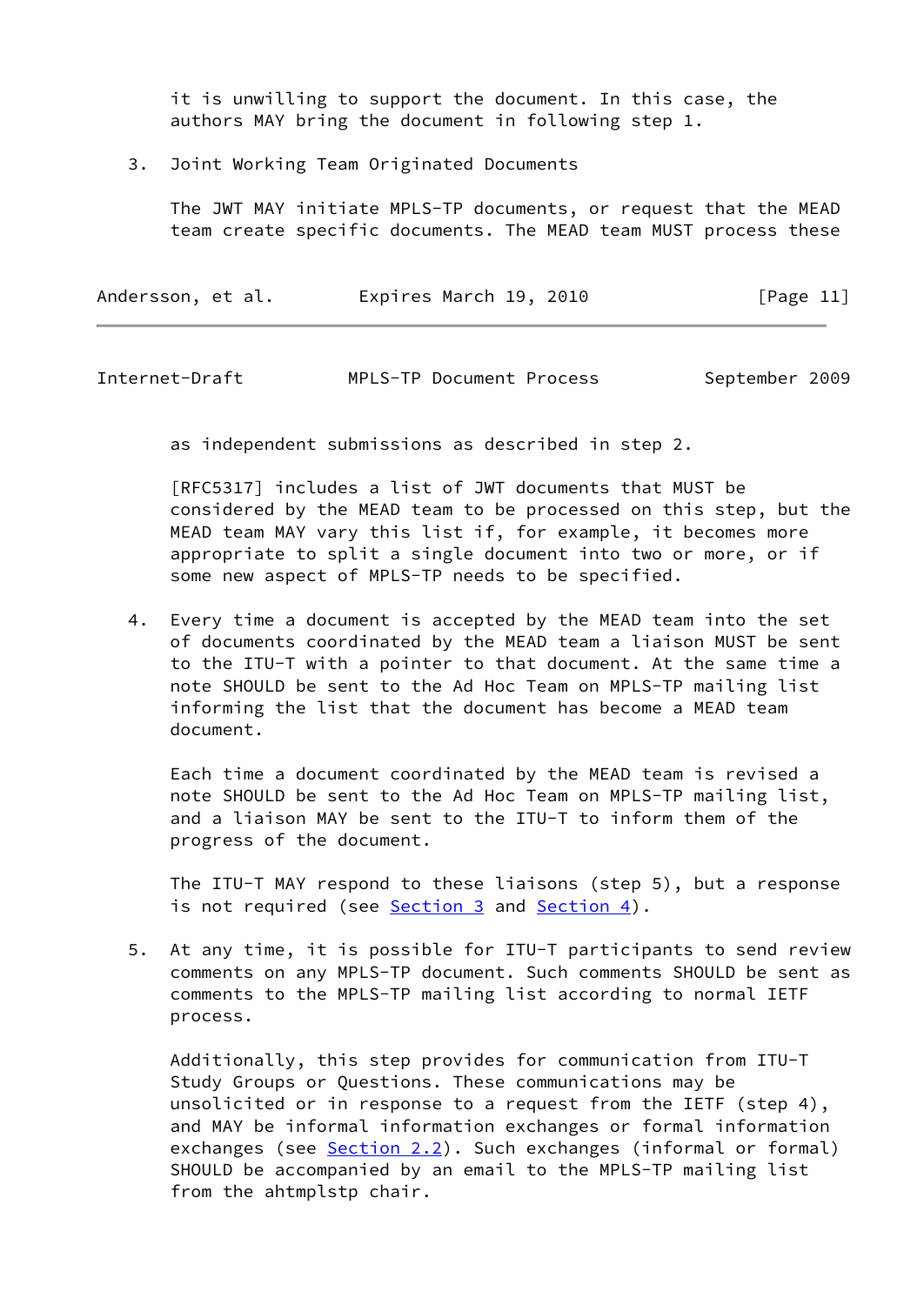The MEAD team SHOULD give due consideration to the issues raised in the communications received ITU-T, and SHOULD attempt to make suitable changes to the MPLS-TP document or MUST otherwise explain why no change is being made.

 Formal information exchanges MUST receive a response if requested. The IETF liaison to the ITU-T on MPLS and the addressees of the liaison are responsible for ensuring that this step is completed.

 6. Authors of independent documents SHOULD solicit comments on the MPLS-TP mailing list and on any appropriate IETF working group

| Andersson, et al. | Expires March 19, 2010 | [Page 12] |
|-------------------|------------------------|-----------|
|-------------------|------------------------|-----------|

Internet-Draft MPLS-TP Document Process September 2009

 mailing lists. Comments can also be received from the ITU-T as described for step 5.

 The authors SHOULD revise the documents according to comments received from all sources, or explain why no changes been made.

 7. If an MPLS-TP document seems mature enough to become a working group document, a poll is done on the MPLS-TP mailing list and the appropriate working group mailing list to determine whether there is consensus to adopt the document as a working group document.

 Which working group a document goes into is decided jointly by the MPLS-TP responsible working group chair and the chairs of the target working group.

- 8. If the document is accepted as a working group document the working group takes over the revision control of the document. Normal IETF working group process SHALL apply. All IETF discussions about the document MUST now be held on the MPLS-TP mailing list with notifications sent to the relevant IETF working group mailing list.
- 9. When a document is accepted as a working group document informational notification MUST be sent to the ITU-T as a liaison and as an email to the ahtmplstp mailing list. No response to this liaison is expected.

Each time an MPLS-TP document under working group control is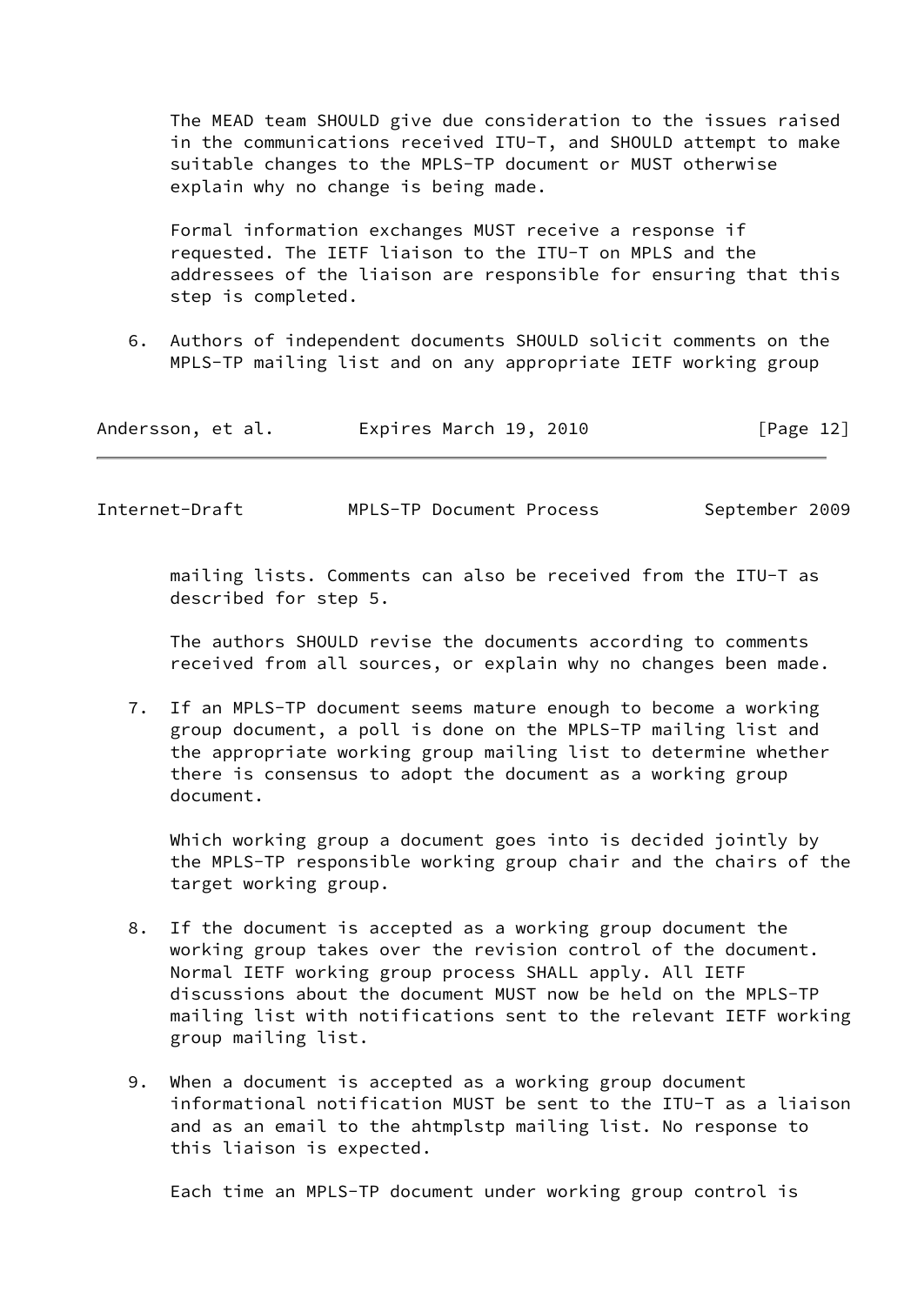revised a note SHOULD be sent to the Ad Hoc Team on MPLS-TP mailing list, and a liaison MAY be sent to the ITU-T to inform them of the progress of the document. No response to these liaisons is expected.

 The IETF working group MAY solicit input from the ITU-T at any time.

 10. At any time, it is possible for ITU-T participants to send review comments on any MPLS-TP document. Such comments SHOULD be sent as comments to the MPLS-TP mailing list according to normal IETF process.

 Additionally, this step provides for communication from ITU-T Study Groups or Questions (see [Section 3.2](#page-18-1)). These communications may be unsolicited or in response to a request from the IETF (step 8), and MAY be informal information exchanges or formal information exchanges (see [Section 2.2](#page-8-2)). Such exchanges (informal or formal) SHOULD be accompanied by an email to the MPLS-TP

Andersson, et al. **Expires March 19, 2010**[Page 13]

Internet-Draft MPLS-TP Document Process September 2009

mailing list from the ahtmplstp chairs.

 The document editors and the working group SHOULD give due consideration to the issues raised in the communications from the ITU-T, and SHOULD attempt to make suitable changes to the MPLS-TP document or MUST otherwise explain why no change is being made.

 Formal information exchanges MUST receive a response if requested. The IETF liaison to the ITU-T on MPLS is responsible for ensuring that this step is completed.

 11. Editors working group documents SHOULD solicit comments on the MPLS-TP mailing list and on any appropriate IETF working group mailing lists. Comments can also be received from the ITU-T as described for step 9.

 The authors SHOULD revise the documents according to comments received from all sources.

 Note that most comments that lead to updates of working group documents are a result of spontaneous individual reviews and comments from the individual participants in the MPLS-TP effort according to normal IETF process.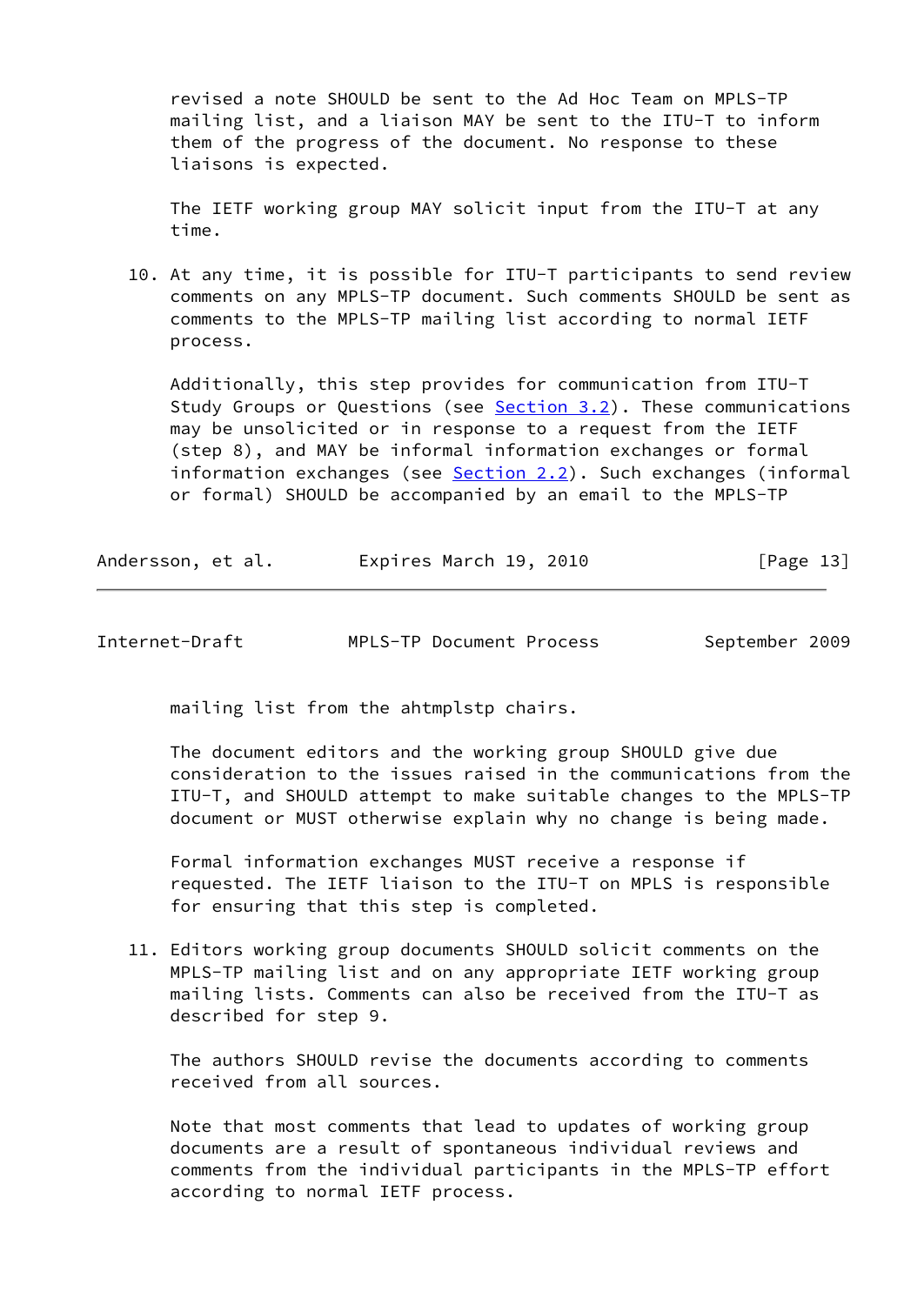- 12. When an MPLS-TP document is deemed mature enough, a working group last call is initiated following normal IETF process.
- 13. When a working group last call is initiated for any MPLS-TP document the following actions MUST be taken.
	- \* A liaison containing a request for participation in the working group last call MUST be sent to the appropriate ITU-T Study Groups and Questions.

 The ad hoc team on MPLS-TP is expected to verify that all the Study Groups and Questions within the ITU-T that need to respond to the working group last call are aware that it has been issued.

- \* A notification that the working group last call is taking place MUST be sent to the ahtmplstp mailing list and to the MPLS-TP mailing list.
- 14. The ITU-T is REQUIRED to respond to the liaison in step 13 within the time indicated in the liaison (see [Section 3.3](#page-19-0)). This deadline will usually be set according to the timeline of the working group last call.

| Expires March 19, 2010<br>Andersson, et al. |  |  |  | [Page 14] |
|---------------------------------------------|--|--|--|-----------|
|---------------------------------------------|--|--|--|-----------|

| Internet-Draft | MPLS-TP Document Process | September 2009 |
|----------------|--------------------------|----------------|
|----------------|--------------------------|----------------|

 The ITU-T response MUST either include comments to be taken under consideration by the working group along with other last call comments, or provide a statement that the ITU-T has no comment. The latter case SHALL be interpreted as ITU-T approval for the publication of the document as an RFC.

 The working group and document editors MUST fully address any comments received from the ITU-T under this step either making the requested changes, or discussing the changes with the ITU-T to reach a consensus position on the MPLS-TP mailing list.

 15. According to normal IETF process, if the last call comments are substantial the document MUST be returned to the working group for revision and discussion. This MAY necessitate further communication with the ITU-T (step 9) to clarify or resolve issues raised during ITU-T review.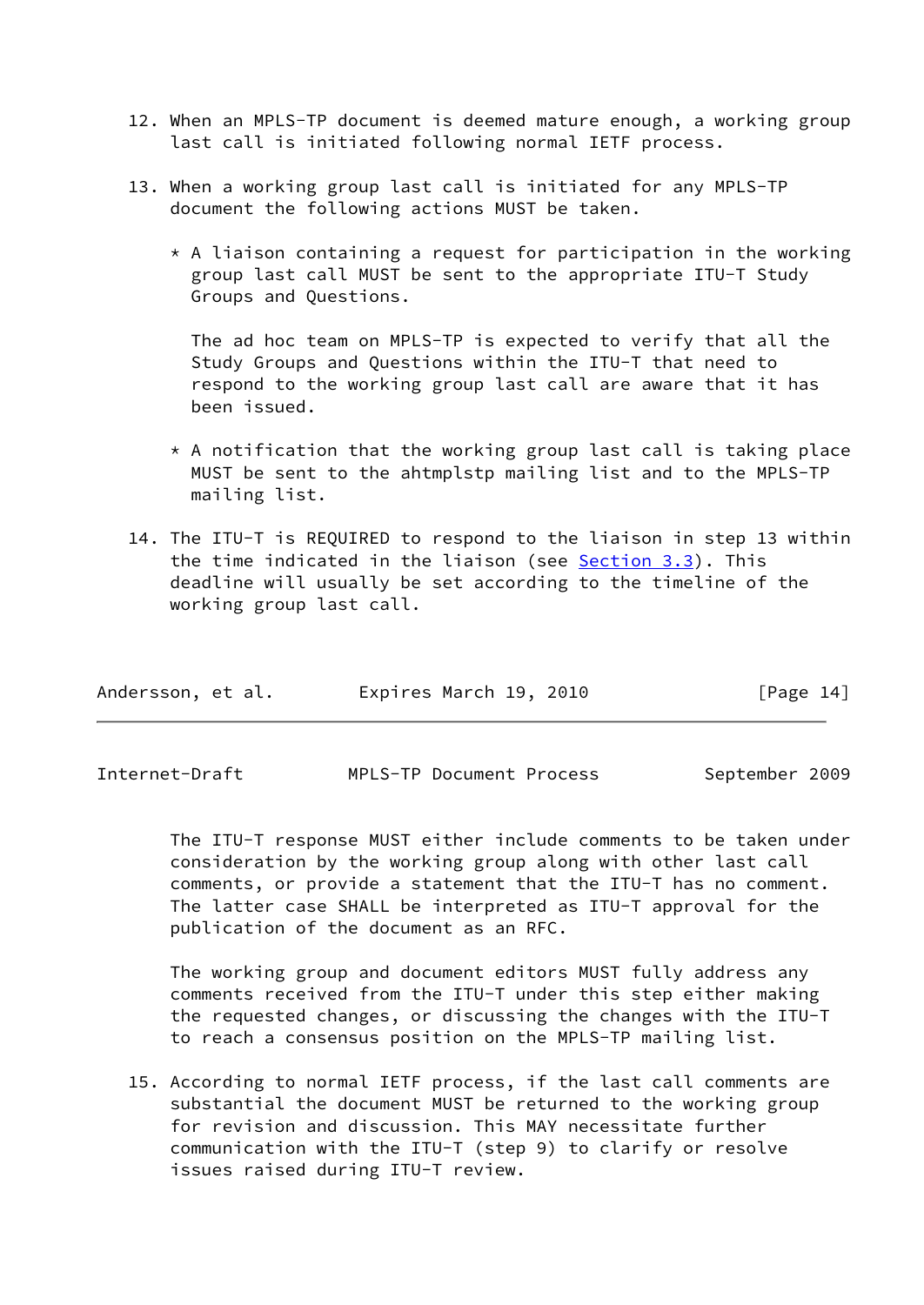The working group last call MAY be repeated multiple times for revisions of the document. As is normal IETF process, the working group chairs MAY issue subsequent working group last calls for the entire document or MAY be limited to only the updated text in the document. In the latter case, further comments from within the IETF or from the ITU-T SHOULD be limited as instructed by the working group chair.

 Note that, according to normal IETF process, if the last call comments are minor, they SHOULD be addressed by the document editors in coordination with the working group chairs and with notification to the MPLS-TP mailing list.

 16. When all last call comments have been addressed or responded to and all necessary working group last calls have been held, the working group chairs of the owning working group with assistance of the MPLS-TP responsible working group chair will request publication of the document as an RFC following normal IETF process.

 Once this request for publication is sent there is no further scope for the ITU-T to influence the development of the document. After this point, the document will be handled as any other IETF document with individual comments made during IETF last call, and with IESG review following.

 Note that if these later stages in the publication process cause significant changes to the document, it MAY be fully or partially returned to the working group, in which case some form of WG last call with ITU-T consultation MUST take place following from step 12 as outlined above.

| Andersson, et al. | Expires March 19, 2010 | [Page 15] |
|-------------------|------------------------|-----------|
|-------------------|------------------------|-----------|

<span id="page-16-1"></span>Internet-Draft MPLS-TP Document Process September 2009

<span id="page-16-0"></span>[2.4](#page-16-0). Naming Conventions for MPLS-TP Documents

 To make it easier to search in the IETF Internet-Draft repositories, the following rules MUST be followed for naming the MPLS-TP Internet- Draft.

- o All MPLS-TP Internet-Draft MUST include the sequence "mpls-tp" in the filename.
- o Individual MPLS-TP Internet-Draft MUST be named according to this format: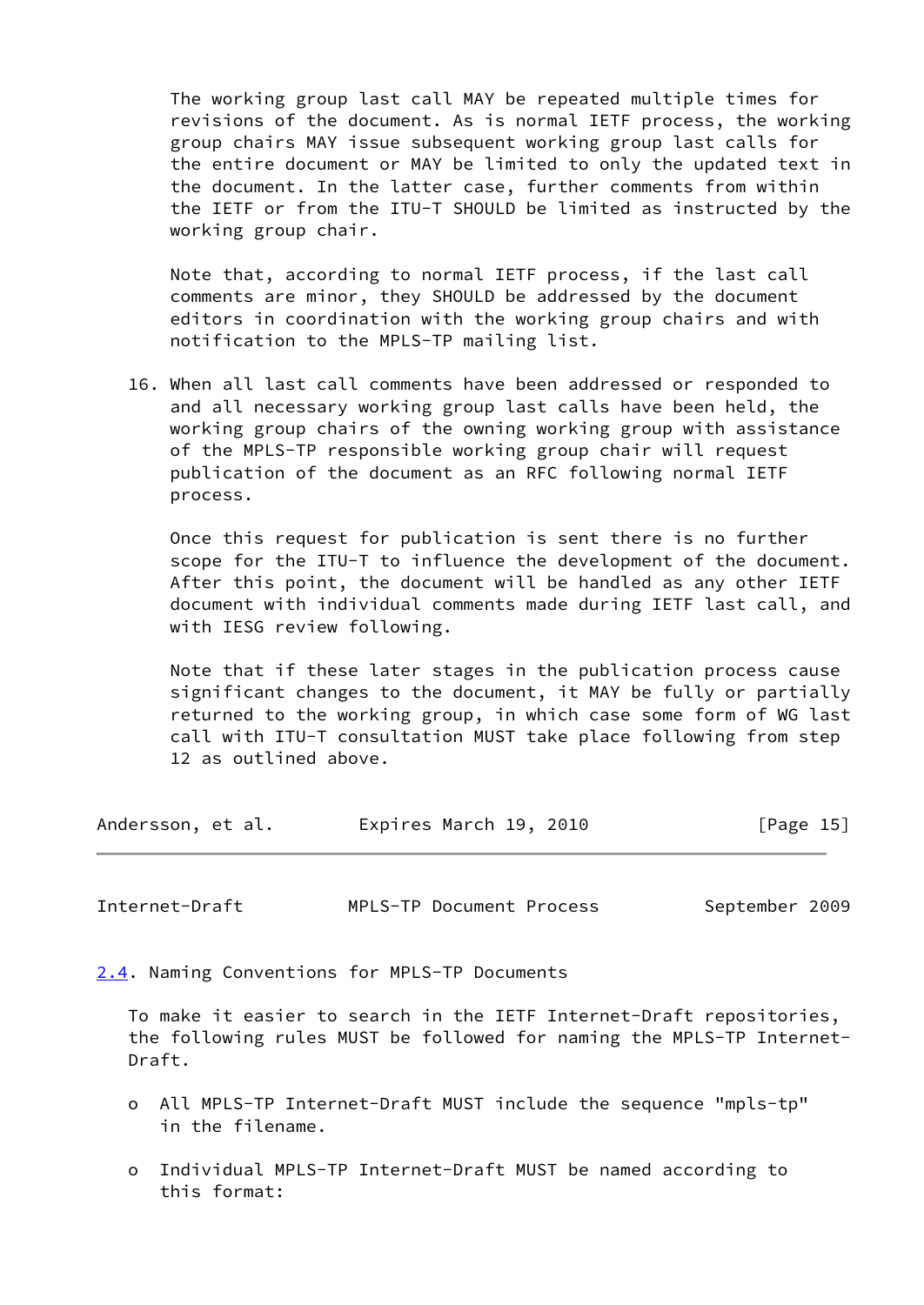[draft-name-mpls-tp-topic-](https://datatracker.ietf.org/doc/pdf/draft-name-mpls-tp-topic)??.txt

 "name" is the last name of the main editor, or an acronym indicating the last names of the set of editors.

"topic" indicates the content of the draft, e.g. "oam-framework".

"??" indicates a two digit version number, starting with "00".

o MPLS working group documents MUST be named as follows:

[draft-ietf-mpls-tp-topic-](https://datatracker.ietf.org/doc/pdf/draft-ietf-mpls-tp-topic)??.txt

"topic" indicates the content of the draft, e.g. "oam-framework".

"??" indicates a two digit version number, starting with "00".

 o MPLS-TP documents from other working groups MUST be named according to this format:

[draft-ietf-wgname-mpls-tp-topic](https://datatracker.ietf.org/doc/pdf/draft-ietf-wgname-mpls-tp-topic)-??.txt

 "wgname" is the acronym for any working group chartered to do MPLS-TP work, e.g. pwe3 or ccamp.

"topic" indicates the content of the draft, e.g. "oam-framework".

"??" indicates a two digit version number, starting with "00".

<span id="page-17-0"></span>[3](#page-17-0). Expectations on ITU-T Participation in the Process

 The IETF looks for input from the ITU-T at three key points in the process described in [Section 2](#page-8-0).

o Steps 4 and 5 : Review of MEAD Team Documents

| Andersson, et al. | Expires March 19, 2010 | [Page 16] |
|-------------------|------------------------|-----------|
|-------------------|------------------------|-----------|

<span id="page-17-1"></span>Internet-Draft MPLS-TP Document Process September 2009

o Steps 9 and 10 : Review of Working Group Documents

o Steps 13 and 14 : Working Group Last Call and Document Approval

This section briefly describes what the IETF expects to happen on the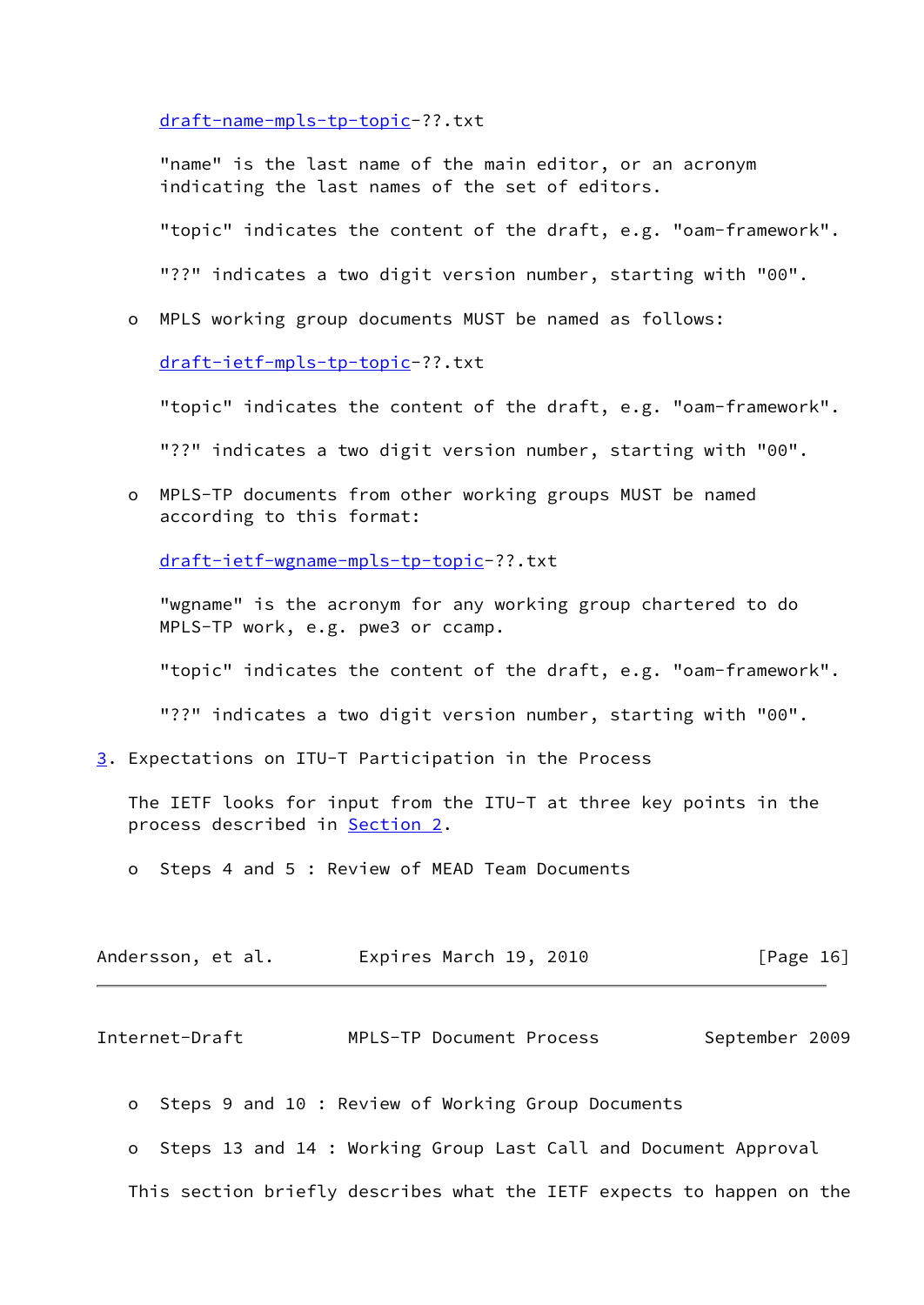ITU-T side at these interaction points.

## <span id="page-18-0"></span>[3.1](#page-18-0). MEAD Team Document Review

 The ITU-T may provide input to documents that are being developed by the MEAD team. These documents are individual Internet-Drafts (that is, they have not been adopted by a working group), but they form part of the formal IETF MPLS-TP effort and are open for informal and formal comment by the ITU-T and its participants.

As shown by step 4 in the process described in  $Section 2$ , the IETF will notify the ITU-T of the existence of such documents and will normally inform the ITU-T of new revisions. The ITU-T is not required to respond to these communications.

 The IETF may also request review or discussion of MEAD team documents. The ITU-T is required to respond to this type of communication if it is a formal liaison (step 5) within the deadline set by the liaison (see [Section 3.4](#page-21-0)). In this case, it should either send a liaison response with comments and questions, or it should acknowledge the liaison from the IETF saying that there are no questions or comments at this time. The latter type of response will not be taken by the IETF to imply any form of support for the document unless it is explicitly expressed.

 Additionally, the ITU-T may send unsolicited communications on a MEAD team document as either informal or formal communications (step 5). Formal communications may request a response from the IETF.

 However, ITU-T participants are encouraged to bring their comments and questions to the MPLS-TP mailing list directly, because this will be more efficient and conforms to the normal IETF process. Comments received in this way will be given full consideration by the MEAD team and the document authors.

# <span id="page-18-1"></span>[3.2](#page-18-1). Working Group Document Review

 The ITU-T may provide input to documents that are being developed by IETF working groups. They are open for informal and formal comment by the ITU-T and its participants.

As shown by step 9 in the process described in [Section 2,](#page-8-0) the IETF will notify the ITU-T of the existence of such documents and will

| Andersson, et al. | Expires March 19, 2010 | [Page 17] |
|-------------------|------------------------|-----------|
|                   |                        |           |

<span id="page-18-2"></span>

| Internet-Draft |  |
|----------------|--|
|----------------|--|

MPLS-TP Document Process September 2009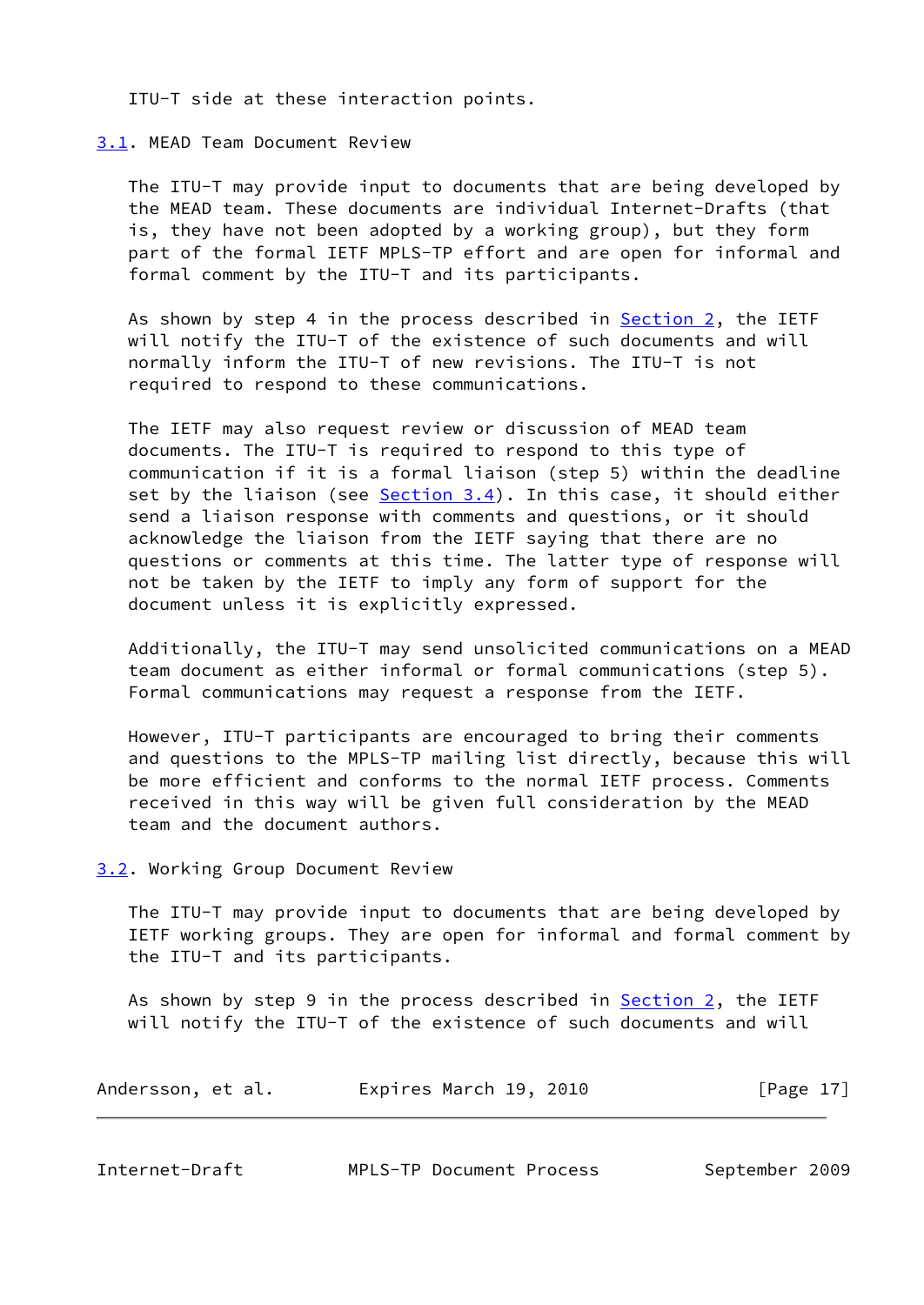normally inform the ITU-T of new revisions. The ITU-T is not required to respond to these communications.

 The IETF may also request review or discussion of working group documents. The ITU-T is required to respond to this type of communication if it is a formal liaison (step 10) within the deadline set by the liaison (see  $Section 3.4$ ). In this case, it should either send a liaison response with comments and questions, or it should acknowledge the liaison from the IETF saying that there are no questions or comments at this time. The latter type of response will not be taken by the IETF to imply any form of support for the document unless it is explicitly expressed.

 Additionally, the ITU-T may send unsolicited communications on a working group document as either informal or formal communications (step 5). Formal communications may request a response from the IETF.

 However, ITU-T participants are encouraged to bring their comments and questions to the MPLS-TP mailing list directly, because this will be more efficient and conforms to the normal IETF process. Comments received in this way will be treated in the same way any as other individual comments received on IETF documents.

<span id="page-19-0"></span>[3.3](#page-19-0). Working Group Last Call and Document Approval

 A working group last call is issued when a working group document is close to being ready for publication as an RFC. The intention is to make sure that there are no important pieces missing, that technical details are correct, and that there is consensus within the working group for moving forward. Consensus for MPLS-TP documents is judged on the designated mailing list (normally the MPLS-TP mailing list) by the chairs of the working group that has developed the document in association with the MPLS-TP responsible working group chair.

 During working group last call for all MPLS-TP documents the ITU-T will always be consulted about the content of the documents. The purpose of this step (step 13) is to ensure that the documents address the needs and requirements of the ITU-T participants.

 A formal communication will be made to the ITU-T to make it aware that an IETF working group last call has been started and requesting review and comment. According to the JWT decision, the ITU-T is required to respond to a liaison about a working group last call within the time set in announcing the working group last call. ITU-T participants need to be aware that this step in the process represents their last chance to influence the document from within the ITU-T, and the liaison response needs to contain all issues and comments - there will not be any scope to raise further concerns at a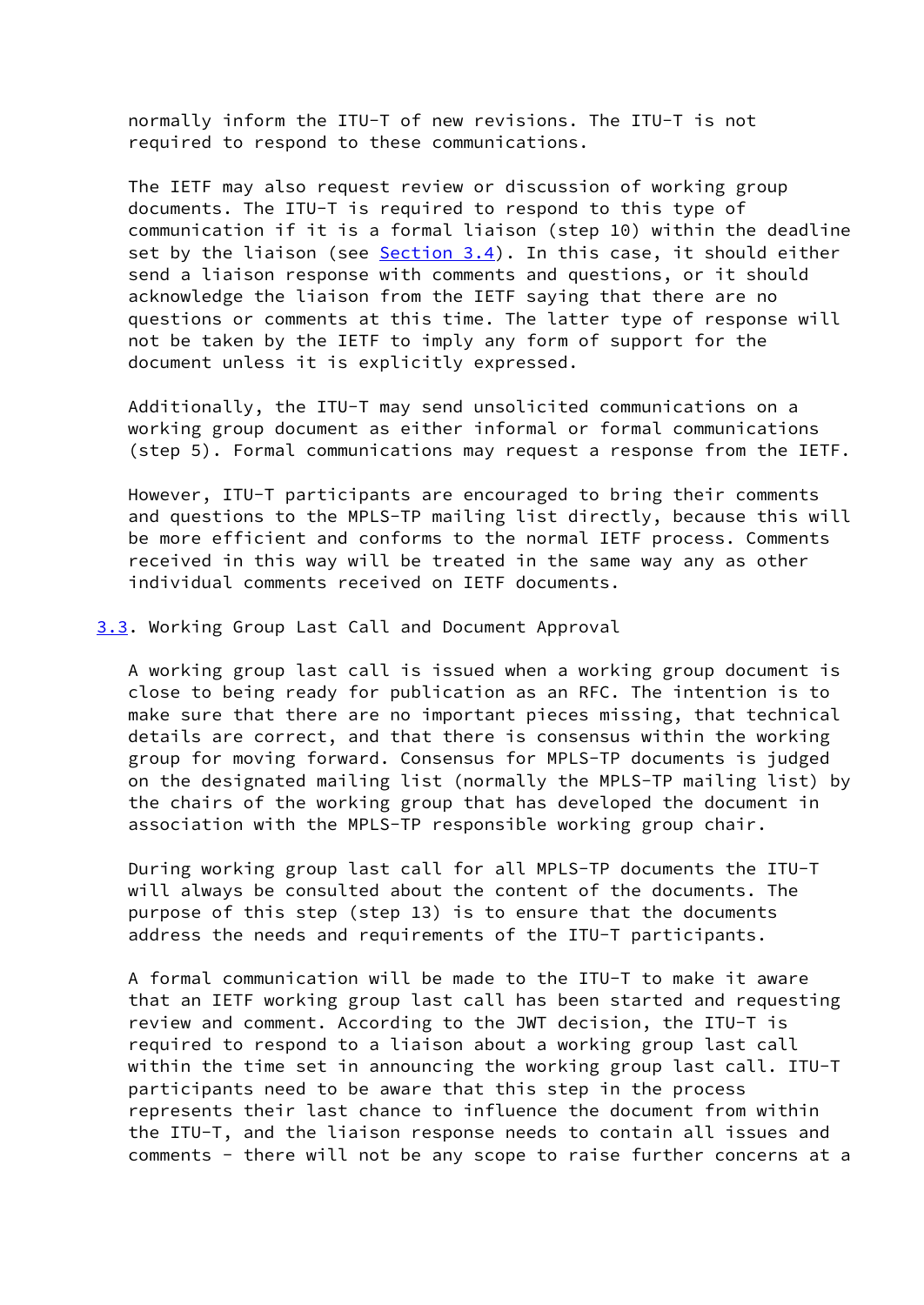<span id="page-20-0"></span>Internet-Draft MPLS-TP Document Process September 2009

later date.

 The chair of an IETF working group that starts a working group last call will send a liaison to the ITU-T announcing the working group last call. A message will also be sent to the MPLS-TP ad hoc team.

 The IETF will make a best effort attempt to target the ITU-T Study Groups and Questions that should be involved in responding to the working group last call. However, the ITU-T must make sure that the appropriate entities within the ITU-T participate in responding to the working group last call. The ITU-T ad hoc team on MPLS-TP coordinates the development of the ITU-T response to the working group last call.

 The response to a working group last call should be unambiguous and as detailed as possible. The liaison response is not intended to start a conversation for clarification. It is intended to make clear statements of technical issues to be addressed and to propose resolutions for those issues. Acceptable responses include:

- o No issues found. The ITU-T approves publication of the Internet- Draft as an RFC in its current form.
- o Minor issues found or questions raised. Please consider fixes to these issues or respond to these questions before publication of the Internet-Draft as an RFC.
- o Major issues found. Please address these issues and allow the ITU-T to review the resolution (possibly during a further working group last call) before proceeding to publication of the Internet- Draft as an RFC.

Note that, as described in  $Section 1.2$ , the cooperation process is designed to ensure constructive consideration and resolution of all issues raised by the ITU-T without being blocking on the progress of the IETF's work on MPLS-TP. It is expected that discussion of major issues raised at this stage of the process will be conducted on the MPLS-TP mailing list and through appropriate communication with the ITU-T. It is further expected that such issues will be resolved through technical evaluation and rough consensus judged as normal for the IETF process. In the event that agreement between the IETF and ITU-T cannot be reached on some technical point, the JWT will be convened to seek a resolution.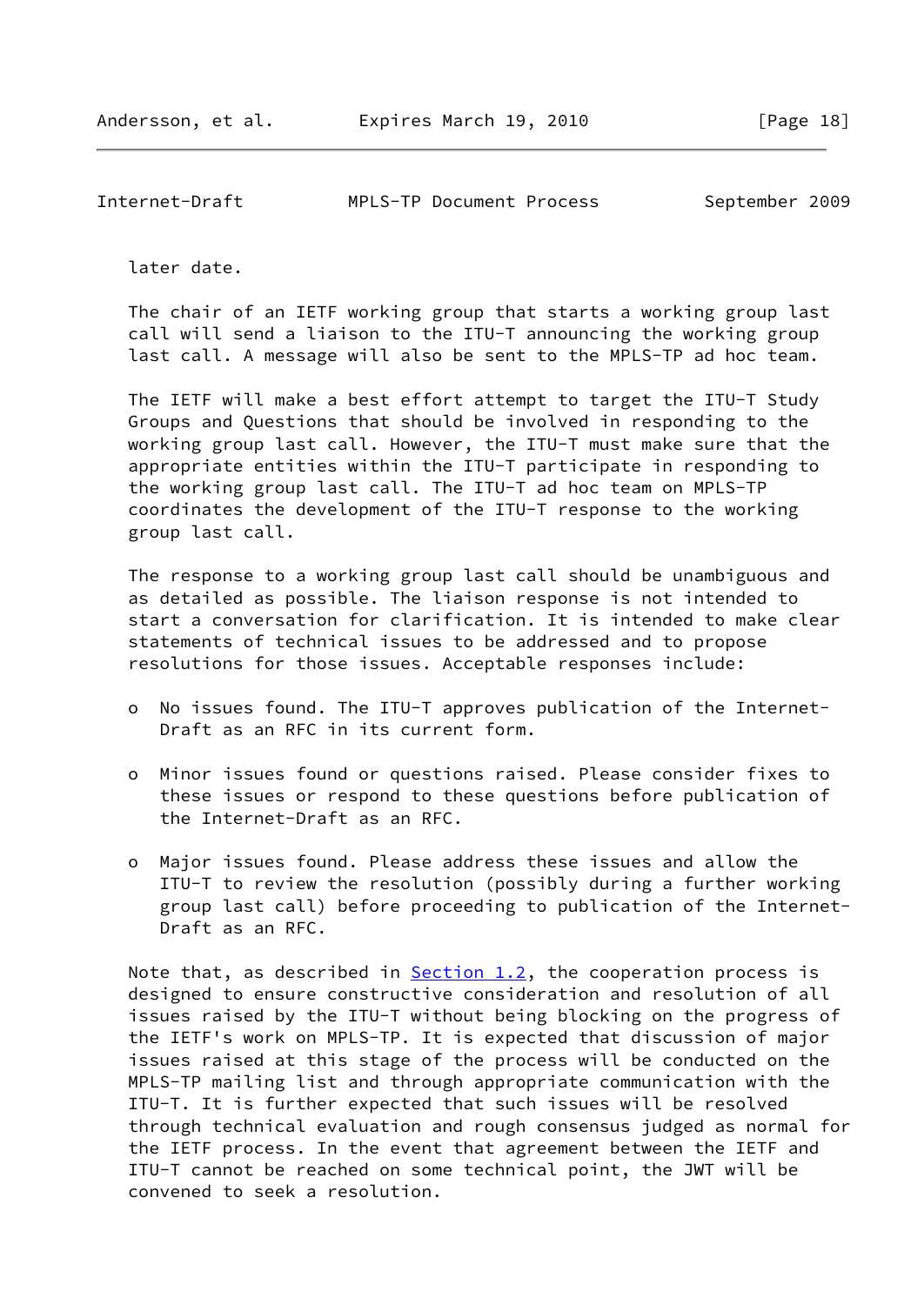### <span id="page-21-0"></span>[3.4](#page-21-0). Non-Response to Liaisons

 The liaison relationship between the IETF and the ITU-T is founded on the understanding that each party will respond in a timely and

| Expires March 19, 2010<br>[Page 19]<br>Andersson, et al. |  |  |  |
|----------------------------------------------------------|--|--|--|
|----------------------------------------------------------|--|--|--|

<span id="page-21-2"></span>Internet-Draft MPLS-TP Document Process September 2009

 appropriate manner to the other party's liaisons so long as reasonable notice is given.

 Failure to respond by a deadline properly expressed in a liaison must not be used to cause deadlock or to block advancement of work. Such failures shall be assumed to represent accidental errors or oversights and shall be brought to the attention of the management of the body that has failed to respond.

 In extreme cases, the JWT is empowered to convene to resolve issues of failed communications.

<span id="page-21-1"></span>[4](#page-21-1). Guidelines For MPLS-TP work in the ITU-T

These guidelines apply to progressing work on MPLS-TP in the ITU-T.

 Any member of the ITU-T may send a MPLS-TP contribution to a ITU-T Study Group or Question.

 Before the ITU-T initiates any new work (i.e. items not previously identified by the JWT) based on such contributions the ITU-T shall send a liaison to the IETF. The message will go to the IETF liaison to the ITU-T on MPLS, the MPLS-TP responsible working group chair and the MPLS-TP responsible AD. They are responsible for sending a consolidated response from the IETF, but may delegate the work of writing the response.

 The IETF must respond to such liaisons according to the deadline in the liaison. Acceptable responses include:

- o Acknowledgement of receipt and agreement that the ITU-T is clear to proceed with the work described.
- o Request that the work described be transferred from the ITU-T to the IETF in the form of an Internet-Draft to form part of the MPLS-TP work in the IETF.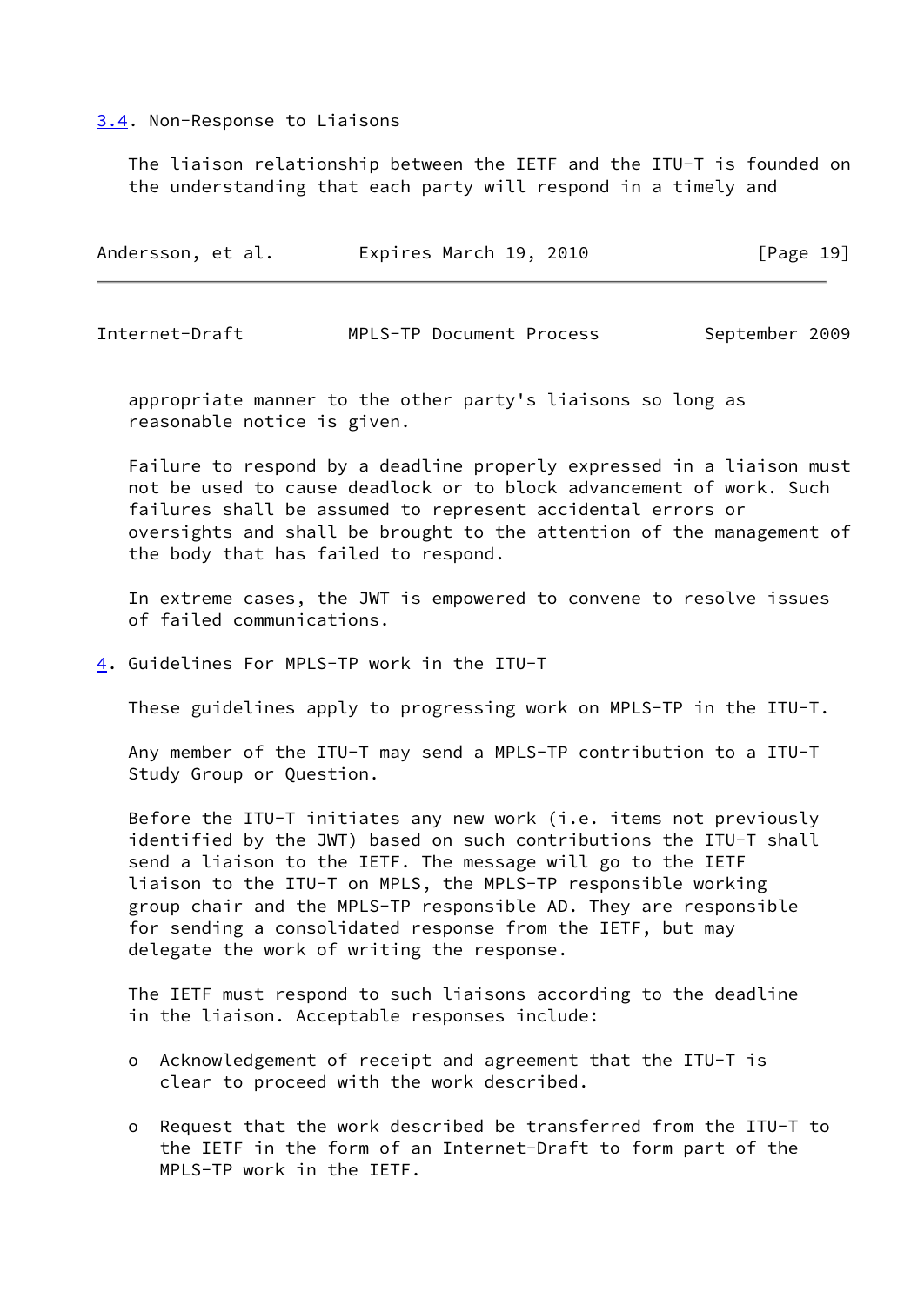o Request that the work be put on hold until specific issues have been resolved. In the event that this response is seen as blocking of ITU-T work, the JWT may be convened to seek a resolution.

 Note that the process described in this section is conformant to the Change Process for Multiprotocol Label Switching (MPLS) and Generalized MPLS (GMPLS) Protocols and Procedures [[RFC4929](https://datatracker.ietf.org/doc/pdf/rfc4929)].

| Andersson, et al. | Expires March 19, 2010 | [Page 20] |
|-------------------|------------------------|-----------|
|-------------------|------------------------|-----------|

<span id="page-22-1"></span>

|  | Internet-Draft | MPLS-TP Document Process | September 2009 |
|--|----------------|--------------------------|----------------|
|--|----------------|--------------------------|----------------|

<span id="page-22-0"></span>[5](#page-22-0). IANA Considerations

 There are no requests for IANA allocation of code points in this document.

<span id="page-22-2"></span>[6](#page-22-2). Security Considerations

 This document defines a process adaptation for the cooperation between IETF and ITU-T and thus does not introduce any new security considerations.

 The successful development of MPLS-TP standards that are consistent across the industry is an essential component to ensuring the security and stability of MPLS networks.

<span id="page-22-3"></span>[7](#page-22-3). Acknowledgments

 Thanks to Eric Gray who helped with grammar and useful comments. Thanks to Tom Petch who spent time trying to sort out what the document said, and who sent comments that helped clarify the document.

- <span id="page-22-4"></span>[8](#page-22-4). References
- <span id="page-22-5"></span>[8.1](#page-22-5). Normative References
	- [RFC2026] Bradner, S., "The Internet Standards Process -- Revision 3", [BCP 9,](https://datatracker.ietf.org/doc/pdf/bcp9) [RFC 2026](https://datatracker.ietf.org/doc/pdf/rfc2026), October 1996.
	- [RFC2119] Bradner, S., "Key words for use in RFCs to Indicate Requirement Levels", [BCP 14](https://datatracker.ietf.org/doc/pdf/bcp14), [RFC 2119](https://datatracker.ietf.org/doc/pdf/rfc2119), March 1997.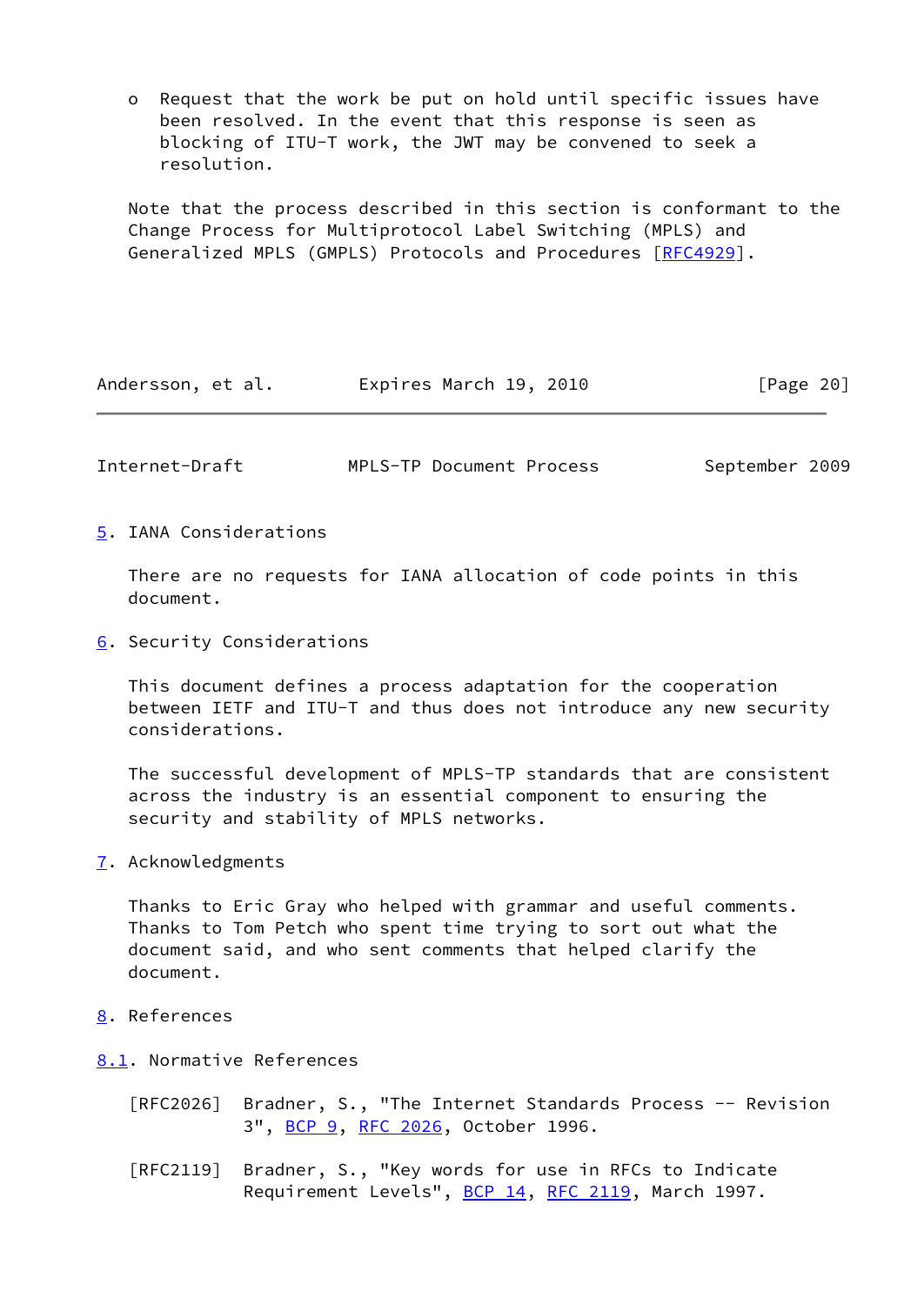#### <span id="page-23-0"></span>[8.2](#page-23-0). Informative References

- [RFC4052] Daigle, L., Ed., and Internet Architecture Board, "IAB Processes for Management of IETF Liaison Relationships", [BCP 102](https://datatracker.ietf.org/doc/pdf/bcp102), [RFC 4052,](https://datatracker.ietf.org/doc/pdf/rfc4052) April 2005.
- [RFC4053] Trowbridge, S., Bradner, S., and F. Baker, "Procedures for Handling Liaison Statements to and from the IETF", [BCP](https://datatracker.ietf.org/doc/pdf/bcp103) [103](https://datatracker.ietf.org/doc/pdf/bcp103), [RFC 4053](https://datatracker.ietf.org/doc/pdf/rfc4053), April 2005.
- [RFC4677] Hoffman, P. and Harris, S., "The Tao of IETF: A Novice's Guide to the Internet Engineering Task Force", [RFC 4677](https://datatracker.ietf.org/doc/pdf/rfc4677), September 2006.

| Andersson, et al. | Expires March 19, 2010 | [Page 21] |
|-------------------|------------------------|-----------|
|-------------------|------------------------|-----------|

- <span id="page-23-1"></span>Internet-Draft MPLS-TP Document Process September 2009
	- [RFC4929] Andersson, L. and Farrel, A., "Change Process for Multiprotocol Label Switching (MPLS) and Generalized MPLS (GMPLS) Protocols and Procedures", **BCP 129, [RFC4929](https://datatracker.ietf.org/doc/pdf/rfc4929)**, June 2007.
	- [RFC5317] Bryant, S. and L. Andersson, "Joint Working Team (JWT) Report on MPLS Architectural Considerations for a Transport Profile", [RFC 5317,](https://datatracker.ietf.org/doc/pdf/rfc5317) February 2009.
	- [RFC5378] Bradner, S., and Contreras, J., "Rights Contributors Provide to the IETF Trust", [BCP 78](https://datatracker.ietf.org/doc/pdf/bcp78), [RFC 5378,](https://datatracker.ietf.org/doc/pdf/rfc5378) November 2008.

Authors' Addresses

 Loa Andersson Ericsson Inc

Email: loa.andersson@ericsson.com

 David Ward Cisco Systems

Email: dward@cisco.com